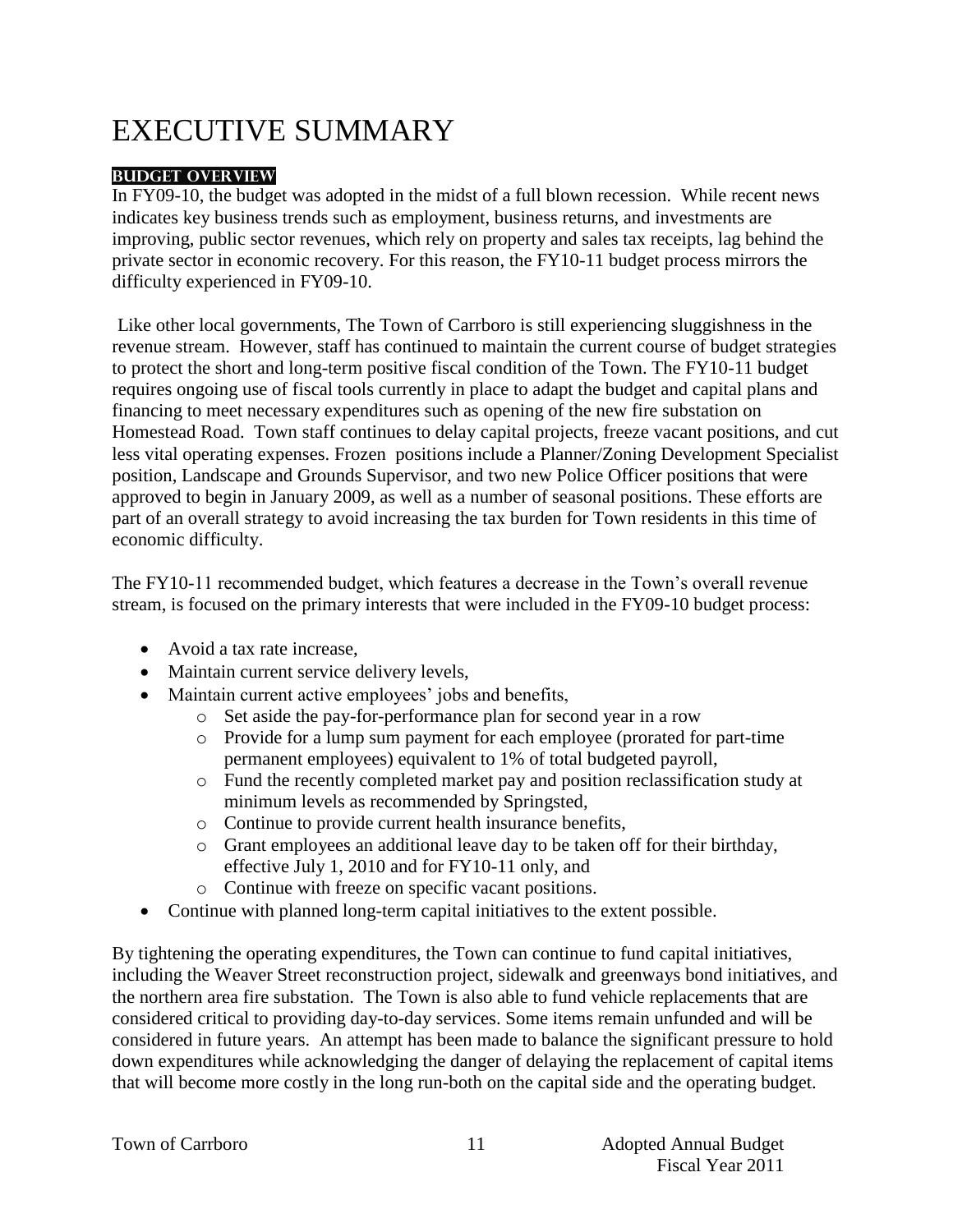The total recommended budget is \$18,525,685, representing a \$549,749 decrease over the prior year budget. By law, municipalities are required to have a balanced budget, meaning that budgeted revenues must equal budgeted expenditures. Highlights of revenues and expenditures follow.

#### **Revenue Realities**

Carrboro's revenue stream has two broad types of revenues: recurring revenues and other financing sources which represent certain onetime inflows of revenue that might otherwise distort a governmental fund's regular ongoing revenue trends. Recurring revenues, primarily driven by property taxes, sales taxes, and



intergovernmental revenues, are down by over \$100,000 over the current year budget.

| The bulk of the decrease in the recommended budget (\$447,572) is in the Other Financing |
|------------------------------------------------------------------------------------------|
| Sources category as shown in the chart. Of this decrease, \$367,861 represents reserves  |

transferred from the Capital Reserve Fund. In the previous year, \$544,806 was transferred to support the biennial street resurfacing program. In the FY10-11 budget,

|                              | <b>CHANGES</b>    | FY10-11            | FY09-10        |
|------------------------------|-------------------|--------------------|----------------|
|                              | <b>OVER PRIOR</b> | <b>RECOMMENDED</b> | <b>ADOPTED</b> |
|                              | <b>YEAR</b>       | <b>REVENUE</b>     | <b>REVENUE</b> |
| <b>INTERFUND TRANSFERS</b>   | (\$367,861)       | \$176,945          | \$544,806      |
| <b>INSTALLMENT FINANCING</b> | (\$59,996)        | \$560,500          | \$620,496      |
| <b>FUND BALANCE</b>          | (\$19,715)        | \$526,591          | \$546,306      |
| <b>TOTAL OTHER FINANCING</b> |                   |                    |                |
| <b>SOURCES</b>               | (\$447,572)       | \$1,264,036        | \$1,711,608    |

\$176,945 represents a transfer from the Capital Reserve Fund to partially offset the increase in debt service costs for the new fire station and to offset the first year of debt service for installment financing for replacement vehicles.

Installment financing represents the full cost of vehicles and equipment that the Town is planning to finance through a loan. Following generally accepted accounting practices, the full cost of the financed equipment is budgeted (equipment purchased in that fiscal year) in addition to the lease payment. However, an offsetting entry equal to the full cost value of the equipment is budgeted on the revenue side as lease proceeds. Thus, the true tax impact of the financed equipment is the lease value only. The full cost of financed equipment being purchased in FY2010-11 equals \$560,500; the budgeted lease proceeds on the revenue side are also equal to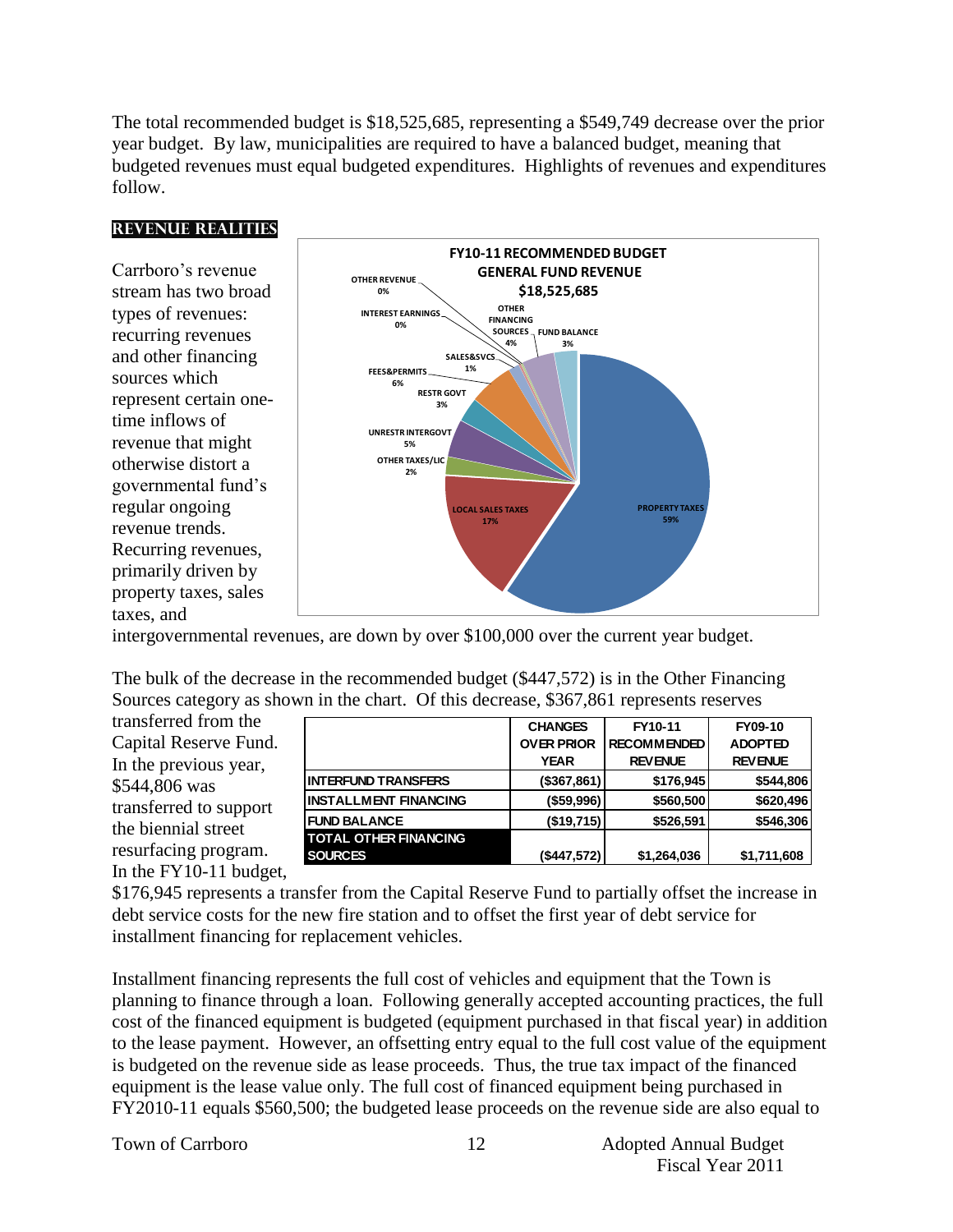this same amount. The projected installment financing revenue is \$59,996 less than the previous year. The debt expenditure associated with borrowing the funds for the equipment and vehicles recommended for replacement is \$126,087 and is offset by the Capital Reserve Fund transfer as mentioned above. Fund Balance Appropriations remain conservatively budgeted at an amount close to previous year levels.

Making up the remainder of the revenue portfolio are the recurring revenues. These revenues are comprised of property taxes, sales taxes, intergovernmental revenues and fees. The chart below reflects the recurring revenues available to the Town, showing an overall decrease of \$102,177.

| While          |                             |           |                   | FY10-11                         | FY09-10        |
|----------------|-----------------------------|-----------|-------------------|---------------------------------|----------------|
| revenues are   |                             |           |                   | <b>CHANGES OVER RECOMMENDED</b> | <b>ADOPTED</b> |
| decreasing     | <b>CATEGORY</b>             | % change  | <b>PRIOR YEAR</b> | <b>REVENUE</b>                  | <b>REVENUE</b> |
| overall, the   | <b>PROPERTY TAXES</b>       | 0.6%      | \$64,904          | \$11,021,222                    | \$10,956,318   |
| two largest    | <b>LOCAL SALES TAXES</b>    | 0.0%      | \$91              | \$3,062,136                     | \$3,062,045    |
|                | <b>OTHER TAXES/LIC</b>      | 2.8%      | \$11,007          | \$402,750                       | \$391,743      |
| sources of     | <b>UNRESTR INTERGOVT</b>    | $-6.6%$   | ( \$60, 850)      | \$860,018                       | \$920,868      |
| revenue,       | <b>RESTR GOVT</b>           | $-1.8%$   | (\$9,934)         | \$553,981                       | \$563,915      |
| property taxes | <b>FEES &amp; PERMITS</b>   | 0.2%      | \$2,305           | \$1,022,867                     | \$1,020,562    |
| and sales      | <b>SALES &amp; SVCS</b>     | $-18.3%$  | ( \$54, 694)      | \$244,606                       | \$299,300      |
| taxes, remain  | <b>INTEREST EARNINGS</b>    | $-50.0\%$ | (\$50,000)        | \$50,000                        | \$100,000      |
| flat. The      | <b>OTHER REVENUE</b>        | $-10.2%$  | (\$5,006)         | \$44,069                        | \$49,075       |
| property tax   | <b>TOTAL EARNED REVENUE</b> | $-0.6%$   | (\$102, 177)      | \$17,261,649                    | \$17,363,826   |
| hase is        |                             |           |                   |                                 |                |

estimated at \$1,900,491,499 for FY10-11, representing a \$9,941,090 increase in value, or growth of less than 1%. Each penny on the tax rate generates approximately \$185,277. In addition, property tax relief is available to taxpayers that meet specific guidelines. Relief is available for the elderly, permanently-disabled persons, and veterans who meet income and other specific exemption requirements. These relief benefits are expected to reduce the tax base available for taxation by an estimated \$7,009,327, resulting in a reduction of \$41,313 in property tax income to Carrboro.

Overall sales tax receipts, reflecting seven months of collections, are down by \$74,687, representing a 4.1% decrease over actual FY08-09 sales tax revenue collections through the same time period. The League of Municipalities anticipates that sales tax revenue distributions will be at least 7.6% lower than the FY08-09 collections. For FY10-11, the League only expects the statewide sales tax to increase 1%. The one cent sales tax, driven by the local economy, is showing a 1.0% decrease in current year collections through February. However, with these unique times, the Town is projecting no increase over FY09-10 budgeted estimates in the upcoming year.

Given the economy, the Town is seeing a decrease in the majority of revenues across the board. The decrease in interest earnings is due to historically low interest rates. Intergovernmental revenues, recreation programming, rentals, and donations (reported in the Other Revenue category) have all been affected.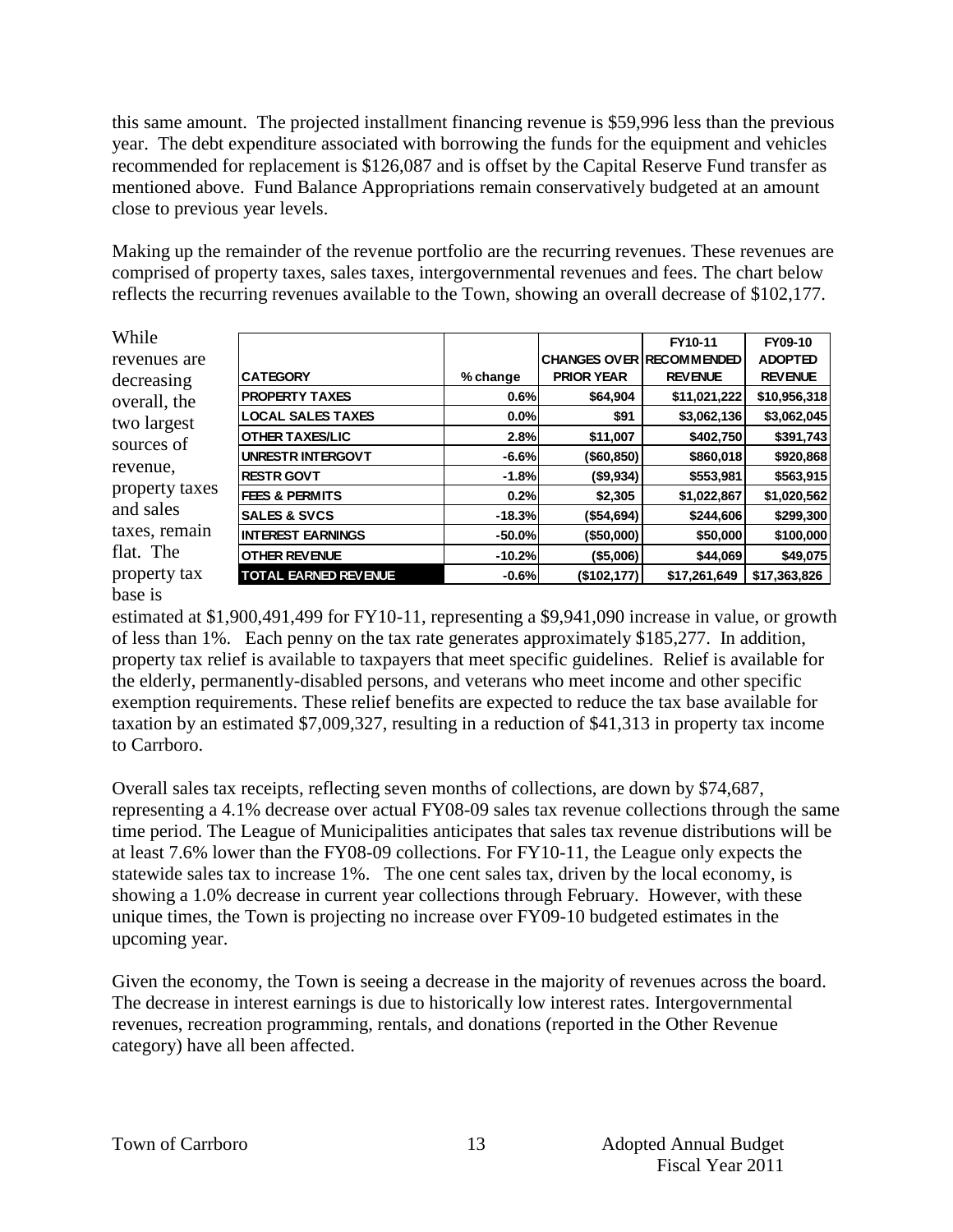The Recreation Department estimates a drop in recreation programming fees based on current activity. The department plans to continue assisting residents with low incomes and qualifying groups with its scholarships and subsidies that, in FY08-09, equaled \$19,900. Through February 2010, the department has provided \$5,073 in similar support. The FY10-11 budget estimates that \$19,892 will be provided in support. Other significant budget shortfalls include decreases in Intergovernmental Revenues. The Town is expecting the General Assembly to extend the beer and wine tax reduction for another year, resulting in a \$56,159 decrease in revenue. This represents the majority of the decrease in the Unrestricted Intergovernmental revenue stream.



and construction debris that is deposited in a landfill in the state and another planned Alcoholic Beverage Control (ABC) Board grant for the Police Department to provide supplies for the enforcement of alcohol violations. The excise tax on solid waste is returned to local governments to support solid waste management programs and services. The decrease in the Other Revenue category reflects an anticipated decrease in donations for various recreation events sponsored by the Town.

#### **Budget Process**

The budget process is similar to past years, requiring departments to justify their operating budget, the continuation of services as well as any expansions. The continuation budget includes adjustments for price increases in the cost of goods and services; and may include projects and infrastructure expenditures reflected in the annual CIP which includes street resurfacing costs, vehicles, equipment, various specific capital projects and debt service payments for capital commitments. All other requests are defined as "proposed changes" and are budgeted in a separate column.

#### **Expenditures**

Town staff, in preparing budget requests, was asked to limit requests for expenditure increases to those things that are considered critical to have in FY10-11. The reduced flexibility in the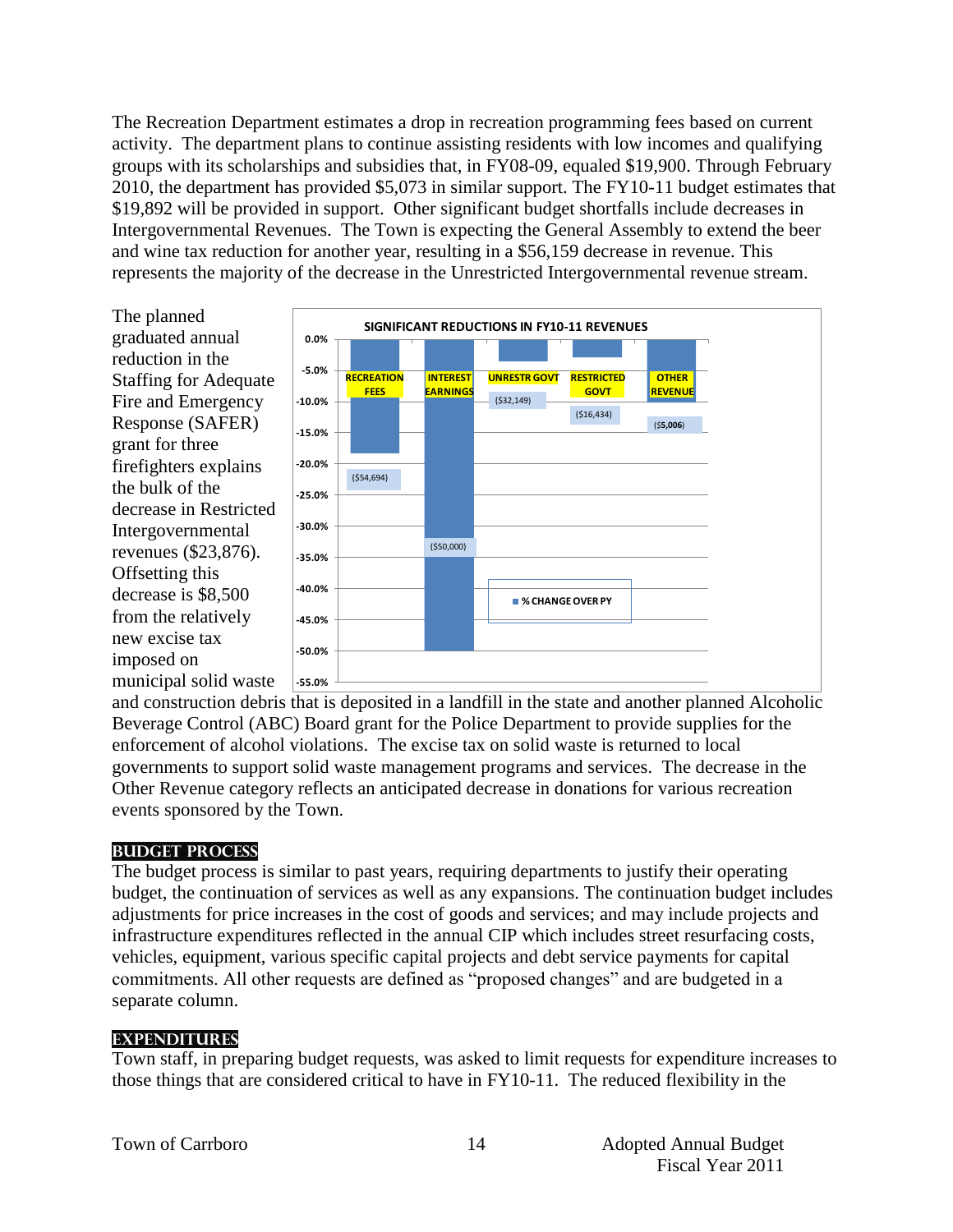revenue portfolio has required a sharp focus on what is important and necessary to performing day-to-day services. No expansion requests are funded.

As shown in the chart below, the recommended budget equals \$18,525,685, representing a \$549,749 decrease from the current year adopted budget, a decrease of 3%. Much of this decrease is due to decreases in capital spending. The current year budget also includes a major street resurfacing project (\$544,806).

|                             | 2009-10        | 2010-11            | <b>CHANGES</b>     | 2010-11             |               |
|-----------------------------|----------------|--------------------|--------------------|---------------------|---------------|
|                             | <b>ADOPTED</b> | <b>RECOMMENDED</b> | <b>OVER PRIOR</b>  | <b>IRECOMMENDED</b> | $\%$          |
| <b>EXPENDITURE CATEGORY</b> | <b>BUDGET</b>  | <b>BUDGET</b>      | <b>YEAR BUDGET</b> | <b>BUDGET</b>       | <b>CHANGE</b> |
| <b>PERSONNEL</b>            | 10,529,785     | 10,671,163         | 141,378            | 10,671,163          | 1.3%          |
| <b>OPERATIONS</b>           | 7,331,347      | 7,227,512<br>S     | (103, 835)         | 7,227,512           | $-1.4%$       |
| <b>CAPITAL OUTLAY</b>       | 1,214,302      | 627,010            | (587, 292)<br>S    | 627.010             | $-48.4%$      |
| <b>TOTAL</b>                | 19,075,434     | 18,525,685         | (549, 749)<br>S    | 18,525,685<br>ደ     | $-2.9%$       |

#### **Personnel**

The increased personnel costs provide for several compensation strategies that target the following:

- maintaining employee benefits at current levels
- providing for an increased minimum living wage as proposed by the Springsted study
- adjusting specific positions and employees in those positions that are currently below market ranges as determined by Springsted
- providing for a small lump sum payment (equal to 1% of total budgeted payroll) to help offset health insurance increases
- granting employees an additional leave day to be taken off for their birthday, effective July 1, 2010 and for FY10-11 only.

Maintaining employee benefits includes the unfunded mandate to increase the employer contribution to the Local Government Employees' Retirement System (LGERS) in the amount of \$103,854. This is the first rate increase since 1983. The State Treasurer's Office also anticipates an additional increase each year for the next several fiscal years to keep the pension fund solvent. Town staff worked with its benefits broker to review health insurance benefits and was able to maintain the current benefits and negotiate an increase of 13% (after anticipating an increase in excess of 20%) for the upcoming year (\$113,023). Retiree insurance experienced an increase as well (\$11,441). There were no increases in the costs of other benefits.

The continuing financial situation makes it impossible in FY 10-11 to consider a return to the pay-for-performance plan in its original form where employees are rewarded for varying levels of performance. When the Board of Aldermen approved the plan, it was explained that performance pay amounts may vary from year to year depending on budget availability and labor market conditions. However, the recommended budget does include a small one-time lump sum payment at a total cost of \$86,748 for all permanent full-time and part-time employees. The amount provided for each full-time employee is \$455 plus taxes and retirement costs; permanent part-time employees will receive a prorated amount based on hours worked.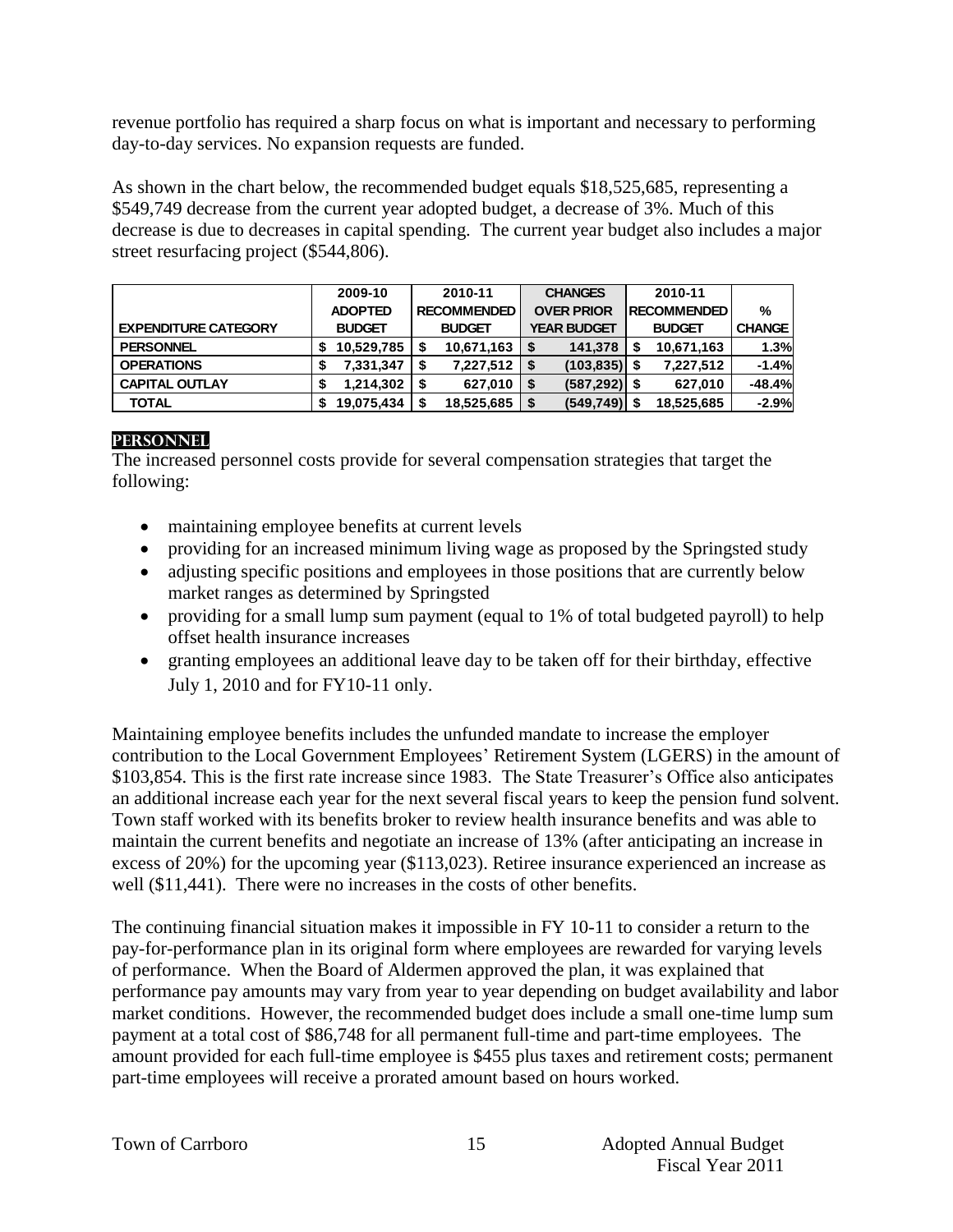It will be important in future budget years to return to properly funding the pay-for- performance system which financially rewards individual employees based on their actual levels of performance. Routinely providing no performance increases can affect our competitiveness with other jurisdictions and can create morale problems. Use of a lump sum payment that is the same for everyone is an acceptable compensation strategy if used on a very infrequent basis. Otherwise, it can also hurt employee morale because there is no performance standard to differentiate between levels of performance. In addition, there is no recognition of the different levels of job responsibilities, skill levels, education and licensing requirements, supervisory responsibilities, consequences of employee decisions, etc. that would normally afford a larger increase to employees with greater job responsibilities. This compensation strategy can also negatively impact our competiveness.

The recommended budget also includes the following:

- Funding for the minimum implementation option for the pay and classification study performed by Springsted (\$52,672). This ensures that town positions are properly classified both internally and in the market while addressing the change in the organizational structure within the Fire Department. When the pay- for- performance system is funded again, it will be important to review the compression issues associated with being able to fund only the minimum implementation option in FY 10-11.
- Funds in a nondepartmental account that would cover the cost of raising the living wage from \$10.12 to \$13.00 per hour as proposed by Justice United. Approximately six employees are affected by this change (\$9,904); however, this action is not recommended. The proposed minimum starting hourly rate in the Springsted study is \$11.78 which is \$.39 per hour higher than the living wage for Carrboro using the methodology of Justice United and the Town of Chapel Hill. Furthermore, the \$11.78 per hour rate is higher than the following jurisdictions in the areas that have living wage rates: City of Durham, Durham County, Durham County Board of Education, Orange County, and the Town of Chapel Hill. To maintain the current internal equity, Springsted has estimated that the \$13.00 per hour minimum would cost over \$222,000 plus the cost of associated fringe benefits. This would increase the salaries of approximately 70 employees.

Overall, the increase in personnel costs is offset by freezing several vacant positions for the upcoming year, saving the Town \$177,419. These positions will continue to be frozen and may, depending on the state of the economy, be filled at the last quarter of FY10-11. In addition, the Town plans to open the new fire station with existing fire personnel while awaiting word on a recent grant application to fund the final three firefighter positions planned for the new fire station. At minimum, staffing the new fire station will need to be reviewed in the FY11-12 budget.

#### **Operating Expenses**

Overall operating expenses are down by \$103,835, reflecting numerous decreases and increases. Many of the decreases occur when one-time expenses such as capital outlay or transfers are budgeted in the current year and are not reflected in the upcoming year. Other decreases reflect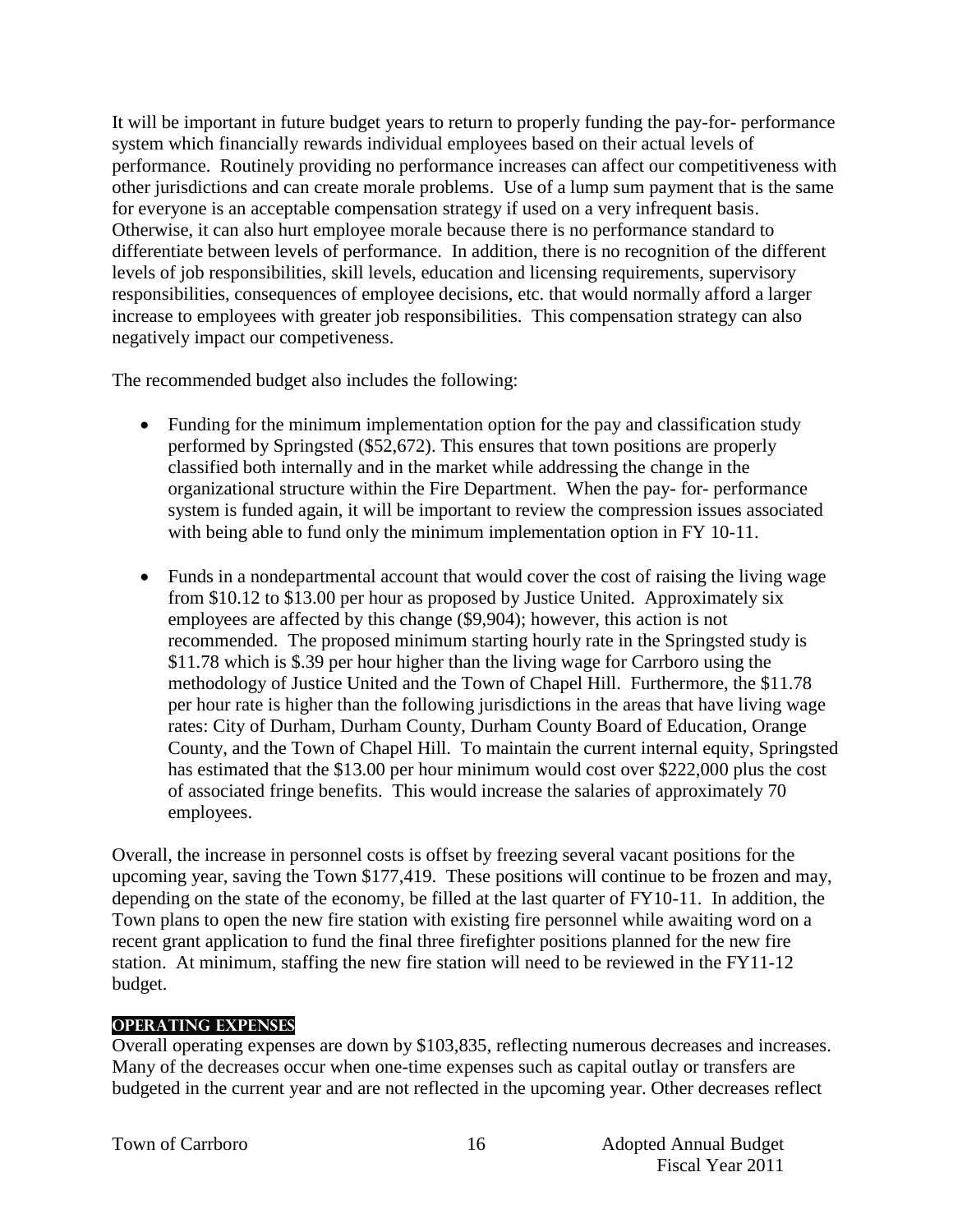expired costs or changes in cost estimates for providing services. Debt service costs decreased \$72,147 in spite of the increased debt service cost for the fire substation and the lease payment for FY10-11 vehicles (\$268,601) due to lower overall debt costs associated with matured shortand long-term debt. Another significant decrease in the recommended budget is due to a onetime allocation in the General Fund budgeted in the current year budget for Weaver Street reconstruction (\$151,883) that is not needed for the FY10-11 budget.

Other decreases in the operating budget reflect one-time or revised estimates based on current levels of service. Reductions include municipal election costs which occur every two years (\$12,700); engineering fees (\$15,000); utility costs (\$9,922); departmental supplies across departments (\$19,290); and landfill fees (\$14,454).

Increases, on the other hand, often reflect increased operating costs, new or replacement capital needs, and personnel costs. Increases in the recommended FY10-11 budget include bringing the new fire station online (\$81,144 excluding debt service costs); nonprofit support based on the CPI rate as dictated by current fiscal policy (\$3,794); local match for the HOME Consortium program (\$2,096); additional invertebrate study on Bolin Creek (\$2,200); ABC Board grant to provide supplies needed in alcohol violation program (\$6,500); additional building repair costs at the Century Center (\$9,650); and community events in recreation (\$2,150). The budget experiences increases in several existing contractual arrangements including the property tax collections contract with Orange County (\$37,000); town attorney (\$10,000); New Hope annexation payment (\$3,662); Andrews -Riggsbee parking lot lease (\$7,500); streets pavement study (\$8,500); IT contractual costs (\$12,540); and phone costs (\$6,750). The budget also affords a radio maintenance contract to maintain the 800 MHz radios used by Police Department (\$13,000).

#### **Capital Outlay**

As mentioned earlier in the budget message, capital initiatives are an important component of this budget. In accordance with the Town's financial policies, the Town Manager develops and maintains a six-year capital improvement program (CIP). The CIP is a plan that includes longterm maintenance, infrastructure needs and technology needed for the community. The CIP is incorporated into the annual operating budget request process. Items are appropriated into the budget by the Board of Aldermen upon adoption of the budget. The CIP plan can affect all categories of spending in the budget, including personnel and operating costs in addition to capital outlay costs.

The total \$627,010 budgeted for capital outlay reflects curtailed capital spending that is largely limited to the annual vehicle and equipment needs (\$560,500). Several replacement items are also funded including a riding mower and Vbox salt spreader for Public Works (43,760), and servers for the town computer system (\$22,750).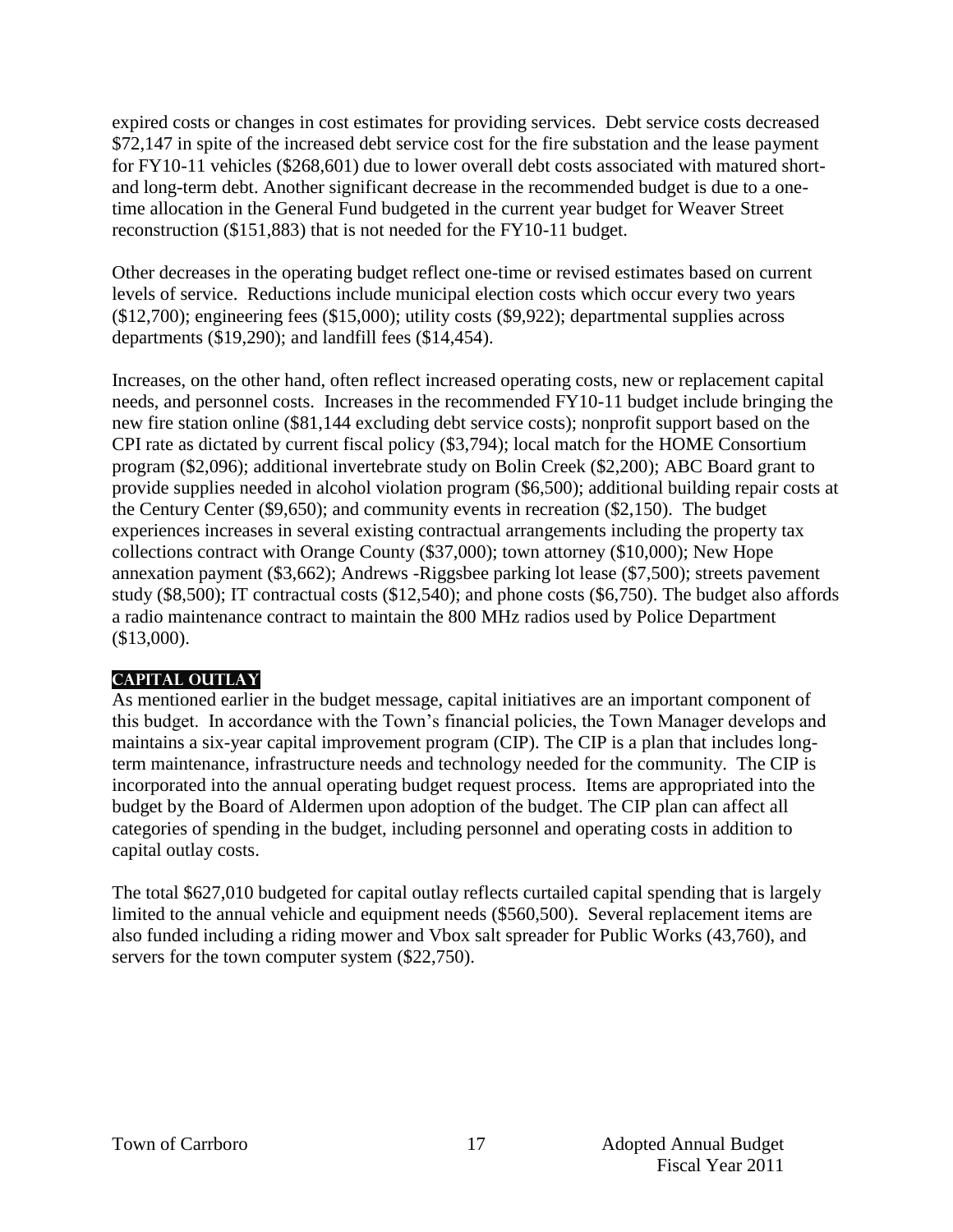| <b>Department</b>   | <b>Vehicle</b>                                              |    | Cost    | <b>Debt Svc</b> |
|---------------------|-------------------------------------------------------------|----|---------|-----------------|
| <b>Public Works</b> | Administration - Mid size Hybrid SUV - Replace vehicle #001 | \$ | 33,500  | 7,536<br>S      |
| <b>Public Works</b> | Streets - utility truck - Replace vehicle #042              | \$ | 44,000  | 9,898<br>\$     |
| <b>Public Works</b> | Streets - pickup - Replace vehicle #043                     | \$ | 22,000  | 4,949<br>\$     |
| <b>Public Works</b> | Solid Waste - boom truck - Replace vehicle #57              | S  | 154,000 | 34,643<br>\$    |
| <b>Police</b>       | Patrol Vehicle-Replace vehicle #199                         | \$ | 32,000  | 7,199<br>\$     |
| <b>Public Works</b> | L&G - Full Size Truck - Replace #003                        | \$ | 25,000  | \$<br>5,624     |
| <b>Police</b>       | <b>Investigations vehicle #198</b>                          | \$ | 26,000  | 5,849<br>\$     |
| <b>Police</b>       | <b>Community Services-Replace vehicle #200</b>              | \$ | 32,000  | 7,199<br>\$     |
| <b>Police</b>       | <b>Community Services-Replace vehicle #201</b>              | \$ | 32,000  | 7,199<br>\$     |
| <b>Fire</b>         | Fire Suppression 4x4 Brush-Truck Replace-#985               | \$ | 160,000 | 35,993<br>\$    |
|                     | <b>TOTAL</b>                                                |    | 560,500 | \$126,087       |

Other capital initiatives are funded including the annual street resurfacing allocation (\$300,650 of which \$200,000 is in general fund budget and \$100,650 is funded within the Capital Reserve Fund), and operating and debt service costs for the bond-funded sidewalk program and the new fire substation previously discussed.

In addition, numerous capital projects currently on hold in FY09-10 (all of which were on hold in FY08-09 except for the traffic counter replacements) are proposed for funding

| <b>CAPITAL PROJECTS DELAYED - SET ASIDE IN DESIGNATED FUND BALANCE</b> |   |         |
|------------------------------------------------------------------------|---|---------|
| ADAMS TRACT PEDESTRIAN BRIDGE                                          |   | 30,000  |
| TRAFFIC COUNTERS - REPLACEMENT                                         |   | 15,000  |
| REPLACE CARPET IN FIRE DEPT HALLWAY                                    |   | 4,000   |
| DOG PARK FENCE RENOVATION                                              |   | 10.500  |
| WILSON PARK PLAYGROUND EQUIPMENT FOR 2-5 YEAR OLDS,                    |   |         |
| $FY08-09$ CIP (FULL COST = \$30k; DEBT SERVICE = \$10k)                | S | 10,000  |
| WILSON PARK BATHROOM RENOVATION, FY08-09 CIP                           |   | 133,955 |
| <b>GRAND TOTAL</b>                                                     |   | 203.45: |

through designated fund balance contingent upon fund balance ratios remaining within the stated fiscal policy goal of 22.5% to 35%. These projects will remain in the designated fund balance to be considered for funding as signs of economic stability and improvement occur. Annually an agenda item is presented to the Board in late June designating funds for projects that are not yet completed. The items in this chart will be added to that agenda item.

| Due to fiscal           | <b>FY10-11 CIP INITIATIVES NOT FUNDED</b>               |         |
|-------------------------|---------------------------------------------------------|---------|
| constraints, a few      | <b>THREE FIREFIGHTERS</b>                               | 129,923 |
| capital items and       | <b>FIELD #4 RENOVATION AT ANDERSON PARK</b>             | 48,510  |
| operating costs         | <b>IMULTIPURPOSE FIELD RENOVATIONS AT ANDERSON PARK</b> | 42,130  |
| associated with capital | <b>TOTAL</b>                                            | 220,563 |

items (firefighters) remain unfunded as indicated in the chart on the right.

As done annually, the Town will revisit its CIP in November 2010 and will review the status of all capital needs. The items proposed above for funding with designated fund balance and in the six-year planning cycle will be reviewed in context of the economic environment and spending plans will be revised accordingly.

#### **All Other Funds**

While the general fund is the major operating budget for the Town, numerous other funds are used to track expenditures funded with legally restricted revenues including reserves for capital projects as designated by the Board, revolving loans for economic development, and capital projects. The activities of these funds are budgeted when board action is needed.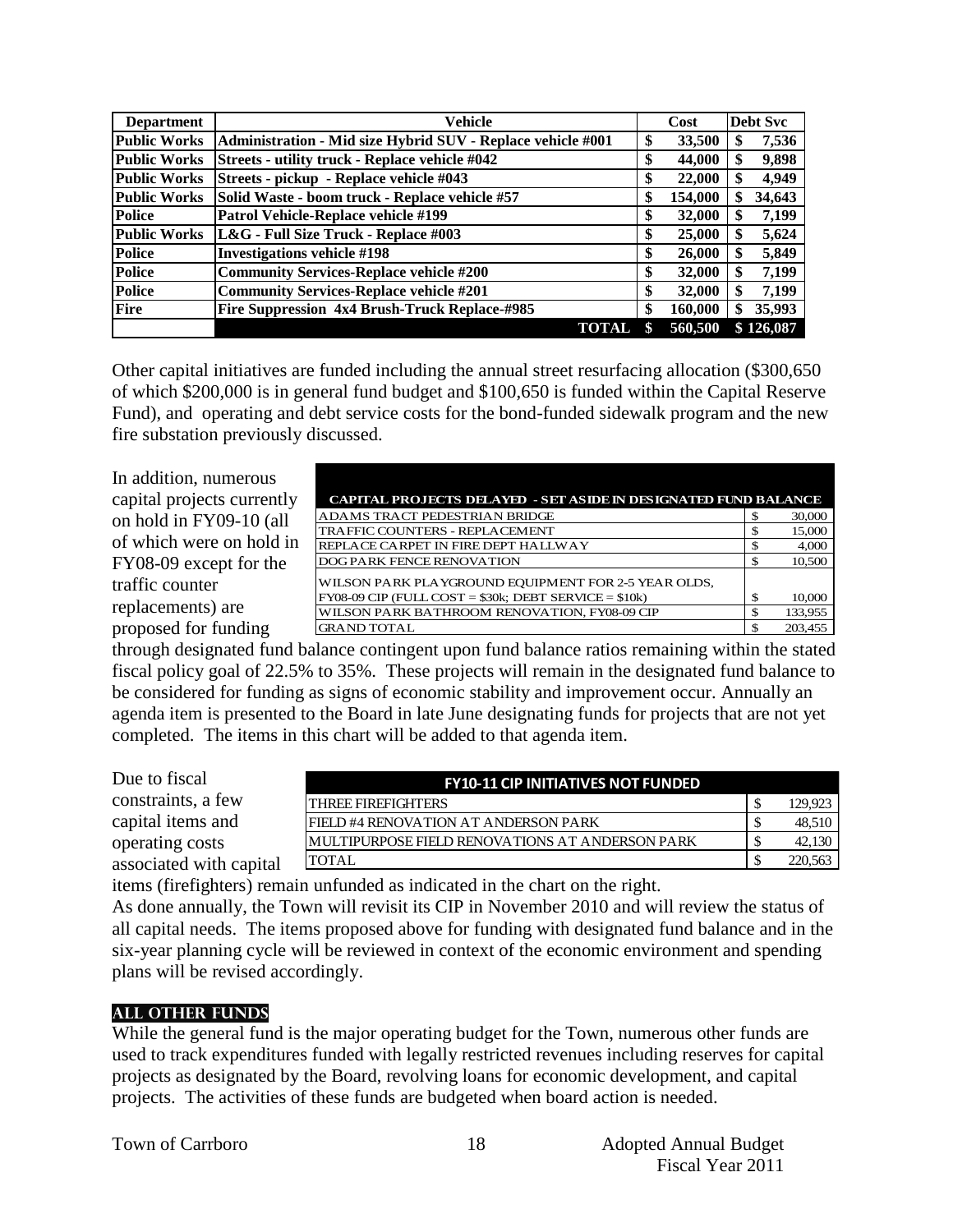In the recommended budget, the amounts allocated within the capital reserve fund are adjusted to appropriate an additional \$100,650 from undesignated reserves to support the biennial street resurfacing program at the levels indicated in the CIP. In addition, a transfer of \$176,945 is budgeted to offset debt service costs for the fire substation and vehicle financing costs in the General Fund. The transfer from the capital reserve fund is recognized as revenue to the general fund as Other Financing Sources with a corresponding expense budget in the debt service budget.

#### **Conclusion**

A significant concern in the overall decrease in the revenue portfolio is the fact that the major revenues, property tax receipts and sales taxes, remained anemic, showing less than 1% growth over the FY09-10 adopted budget. Many other recurring revenues also decreased such as intergovernmental revenue, interest earnings, and recreation fees, all revenues that represent a response to the economic conditions. The remainder of the decrease in the revenue stream reflects decreases associated with the Town's capital program.

Understanding the limited growth of town revenues, a word of caution is needed in understanding that the interests of maintaining town services and employee benefits without increasing the tax rate in this recommended budget will require the Town to pay for short and long-term commitments in the future that can only be covered through growth in the revenue stream and/or future tax increases. Specific large ticket items to consider in addition to delayed capital initiatives discussed above may include paying additional mandated state retirement costs; restoring the pay-for-performance program; increased debt service costs for vehicles and bond-funded sidewalk and greenways program to be supported by the General Fund, and continued health insurance cost increases. These items could impact the FY11-12 budget by a minimum of \$500,000. Debt service funding from the General Fund, funding for three new fire fighters and funding current frozen positions could add another \$300,000 or more.

The sales tax and the lackluster growth in the Town's property tax base are two large and important sources of funding for the Town that severely limit what can be afforded in the way of community services. The Town will continue to make careful and balanced choices in providing for, day-to-day services, longer term capital needs and the recognition of the valuable contributions made by all of our employees. It is important in our community to continue the commitment to quality service delivery and strong fiscal health in a manner that is sustainable for future generations.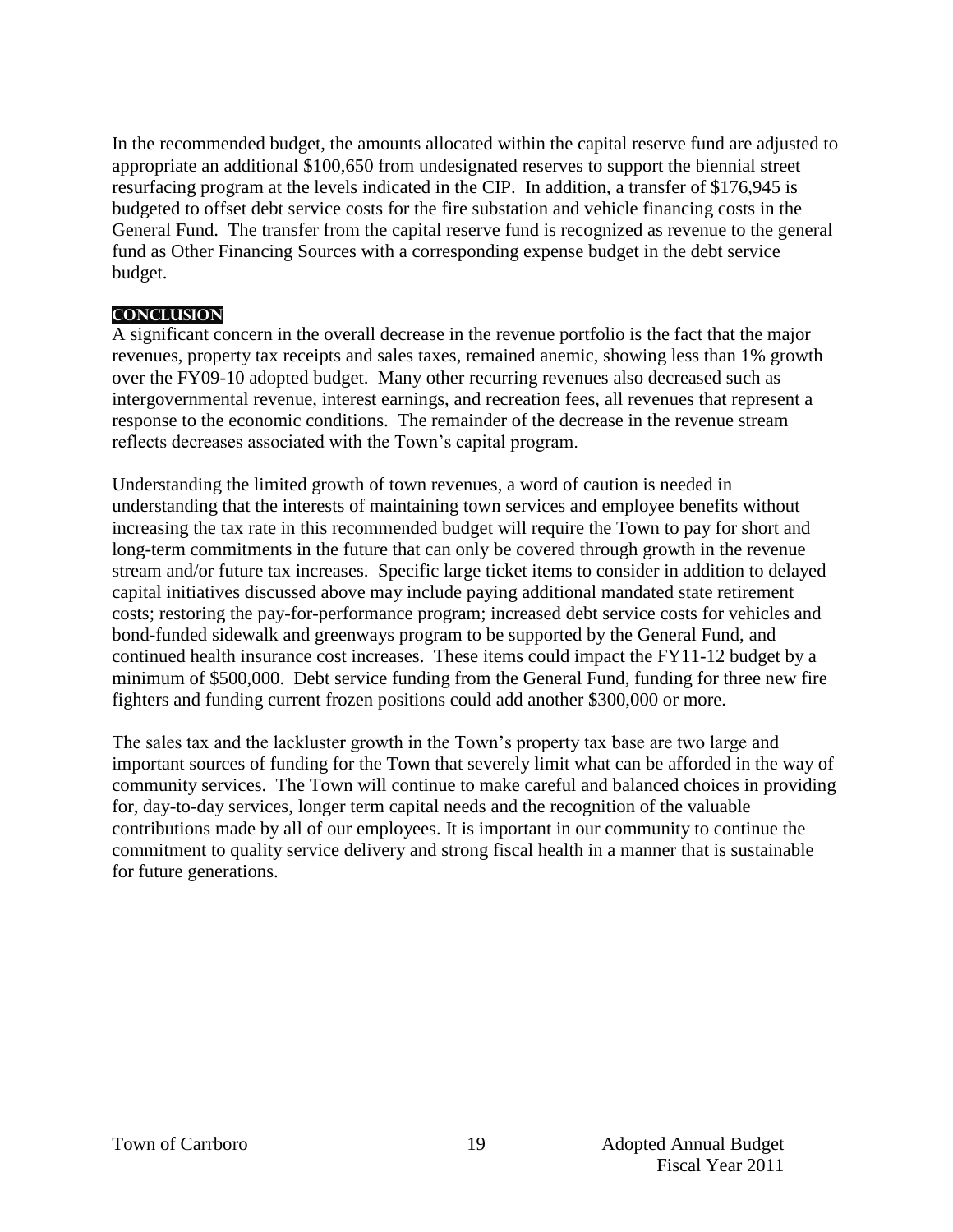# **Revenue Summary for All Funds FY2010-11 Budget By Fund Type**

|                                     |   |                     | <b>Special</b> |               |    |                      |                  |
|-------------------------------------|---|---------------------|----------------|---------------|----|----------------------|------------------|
|                                     |   |                     | <b>Revenue</b> |               |    |                      | <b>Total All</b> |
|                                     |   | <b>General Fund</b> |                | <b>IFunds</b> |    | <b>Capital Funds</b> | <b>Funds</b>     |
| <b>Budgeted Revenues</b>            |   |                     |                |               |    |                      |                  |
| <b>Ad Valorem Tax</b>               |   | \$11,021,222        |                |               |    |                      | \$<br>11,021,222 |
| <b>Local Sales Tax</b>              |   | \$3,062,136         |                |               |    |                      | \$<br>3,062,136  |
| <b>Other Taxes/Licenses</b>         |   | \$402,750           |                |               |    |                      | \$<br>402,750    |
| Unrestricted Intergovernmental      |   | \$860,018           |                |               |    |                      | \$<br>860,018    |
| <b>Restricted Intergovernmental</b> |   | \$553,981           | \$             | 200,000       | \$ | 1,043,804            | \$<br>1,797,785  |
| <b>Fees and Permits</b>             |   | \$1,022,867         |                |               |    |                      | \$<br>1,022,867  |
| <b>Sales and Services</b>           |   | \$244.606           |                |               |    |                      | \$<br>244,606    |
| <b>Investment Earnings</b>          |   | $$50,000$ \$        |                | 488,865       | \$ | 177,989              | \$<br>716,854    |
| <b>Other Revenues</b>               |   | $$44,069$ \$        |                | 539,575       | \$ | 98,607               | \$<br>682,251    |
| <b>Other Financing Sources</b>      |   | $$737,445$ \$       |                | 129,750       | \$ | 8,197,551            | \$<br>9,064,746  |
| <b>Fund Balance Appropriated</b>    |   | \$526,591           | \$             | 176,955       |    |                      | \$<br>703,546    |
| <b>Total Budgeted Revenues</b>      | S | 18,525,685          | S              | 1,535,145     | \$ | 9,517,951            | \$<br>29,578,781 |

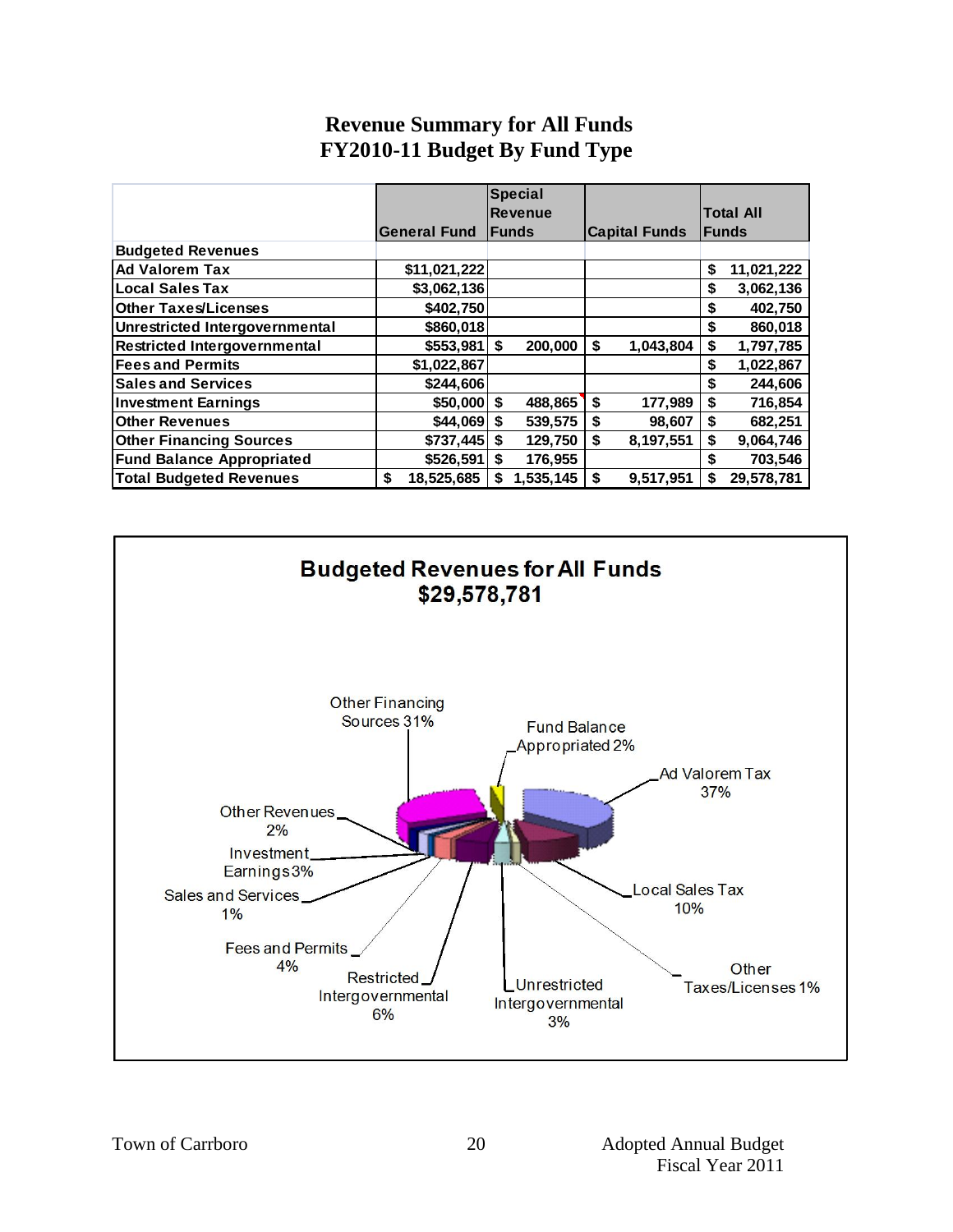# **Expense Summary for All Funds FY10-11 Budget By Fund Type**

|                                    |                     | <b>Special</b>  |                      |                  |
|------------------------------------|---------------------|-----------------|----------------------|------------------|
|                                    |                     | <b>Revenue</b>  |                      | <b>Total All</b> |
|                                    | <b>General Fund</b> | <b>Funds</b>    | <b>Capital Funds</b> | <b>Funds</b>     |
| <b>Budgeted Expenditures</b>       |                     |                 |                      |                  |
| <b>Mayor and Board of Aldermen</b> | \$<br>281,736       |                 |                      | \$<br>281,736    |
| <b>Advisory Boards</b>             | \$<br>12,750        |                 |                      | \$<br>12,750     |
| <b>Governance Support</b>          | \$<br>266,003       |                 |                      | \$<br>266,003    |
| <b>Town Manager</b>                | \$<br>276,988       |                 |                      | \$<br>276,988    |
| <b>Economic and Community</b>      |                     |                 |                      |                  |
| Development                        | \$<br>152,955       | \$1,158,190     |                      | \$<br>1,311,145  |
| <b>Town Clerk</b>                  | \$<br>114,870       |                 |                      | \$<br>114,870    |
| <b>Management Services</b>         | \$<br>1,012,742     |                 |                      | \$<br>1,012,742  |
| <b>Human Resources</b>             | \$<br>374,377       |                 |                      | \$<br>374,377    |
| <b>Information Technology</b>      | \$<br>855,933       |                 |                      | \$<br>855,933    |
| <b>Police</b>                      | \$<br>3,213,111     |                 |                      | \$<br>3,213,111  |
| <b>Fire</b>                        | \$<br>2,523,335     |                 | \$<br>3,250,000      | \$<br>5,773,335  |
| Planning                           | \$<br>1,159,198     | \$<br>200,000   |                      | \$<br>1,359,198  |
| Transportation                     | \$<br>1,064,150     |                 |                      | \$<br>1,064,150  |
| <b>Public Works</b>                | \$<br>3,608,031     | \$<br>176,955   | \$<br>6,221,396      | \$<br>10,006,382 |
| <b>Parks and Recreation</b>        | \$<br>1,372,343     |                 | \$<br>46,555         | \$<br>1,418,898  |
| Non-departmental                   | \$<br>688,248       |                 |                      | \$<br>688,248    |
| <b>Debt Service</b>                | \$<br>1,548,915     |                 |                      | \$<br>1,548,915  |
| <b>Total Budgeted Expenditures</b> | \$<br>18,525,685    | \$<br>1,535,145 | \$<br>9,517,951      | \$<br>29,578,781 |

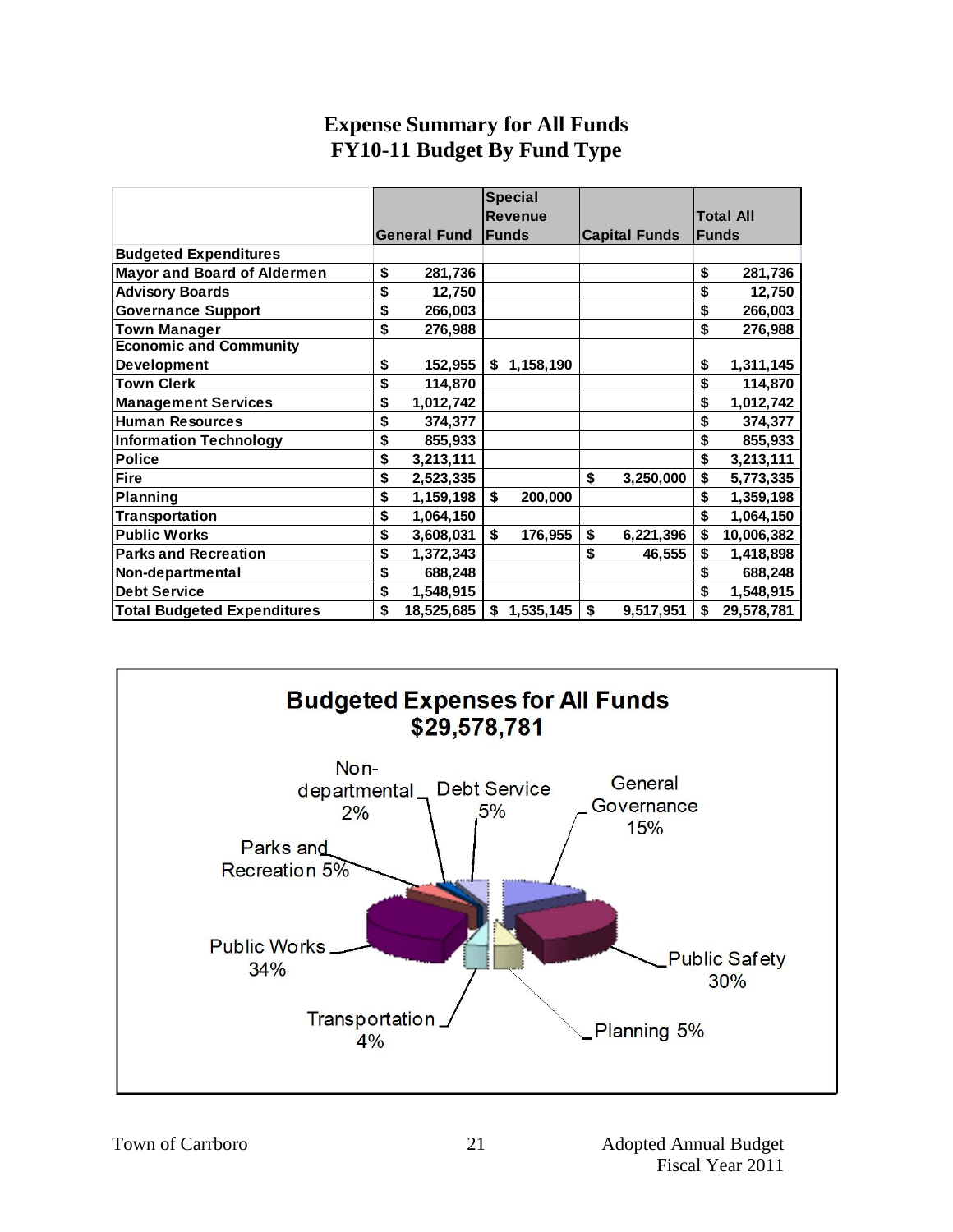#### **SUMMARY OF REVENUES, EXPENDITURES, AND OTHER FINANCING SOURCES GENERAL FUND**

|                                          | 2008-09<br><b>Actual</b>  | 2009-10<br><b>Estimated</b><br>Projection | 2009-10<br>Adopted | 2010-11<br>Adopted          | % Change<br>2010/11 from<br>2009/10 |
|------------------------------------------|---------------------------|-------------------------------------------|--------------------|-----------------------------|-------------------------------------|
| Estimated Fiscal Year Beginning Fund     |                           |                                           |                    |                             |                                     |
| <b>Balance</b>                           | \$12,766,779              | \$11,127,377                              | n/a                | n/a                         | n/a                                 |
| <b>Revenues</b>                          |                           |                                           |                    |                             |                                     |
| Ad Valorem Taxes                         | \$10,824,129              | \$11,021,505                              | \$10,956,318       | \$11,021,222                | 0.59%                               |
| <b>Local Option Sales Taxes</b>          | \$<br>3,137,836           | 3,011,144<br>\$                           | 3,062,045<br>\$    | 3,062,136<br>\$             | 0.00%                               |
| Other Taxes and Licenses                 | \$<br>428,655             | \$<br>414,250                             | \$<br>391,743      | \$<br>402,750               | 2.81%                               |
| Unrestricted Intergovernmental           | \$<br>947,801             | \$<br>894,143                             | \$<br>920,868      | \$<br>860,018               | $-6.61%$                            |
| Restricted Intergovernmental             | \$<br>810,401             | \$<br>657,813                             | \$<br>563,915      | \$<br>553,981               | $-1.76%$                            |
| Permits and Services                     | \$<br>1,062,026           | \$<br>1,162,874                           | \$<br>1,020,562    | \$<br>1,022,867             | 0.23%                               |
| Sales and Services                       | \$<br>260,829             | 270,213<br>\$                             | 299,300<br>\$      | \$<br>244,606               | $-18.27%$                           |
| <b>Investment Earnings</b>               | \$<br>151,318             | \$<br>66,300                              | \$<br>100,000      | \$<br>50,000                | $-50.00%$                           |
| Other                                    | \$<br>142,015             | 46,024<br>\$                              | 49,075<br>\$       | \$<br>44,069                | $-10.20%$                           |
| Transfers In:                            |                           |                                           |                    |                             |                                     |
| <b>Installment Financing Proceeds</b>    |                           | \$<br>620,496                             | \$<br>620,496      | \$<br>560,500               | $-9.67%$                            |
| Fund Balance Appropriated                |                           | \$<br>$\blacksquare$                      | \$<br>546,306      | \$<br>526,591               | $-3.61%$                            |
| <b>Transfer from General Fund</b>        |                           |                                           |                    |                             |                                     |
| Transfer from Grant Fund                 | \$<br>34,200              |                                           |                    |                             |                                     |
| Transfer from Capital Reserve Fund       |                           | \$<br>544.806                             | \$<br>544.806      | \$<br>176.945               | $-67.52%$                           |
| Transfer from Non-Departmental           |                           |                                           |                    |                             |                                     |
| <b>Bond Proceeds</b>                     |                           |                                           |                    |                             |                                     |
| <b>Revenues</b>                          | \$17,799,211              | \$18,709,568                              | \$19,075,434       | \$18,525,685                | $-2.88%$                            |
|                                          |                           |                                           |                    |                             |                                     |
| <b>Expenditures</b>                      |                           |                                           |                    |                             |                                     |
| <b>General Government</b>                | \$<br>3,027,115           | 2,882,270<br>\$                           | \$<br>3,246,374    | \$<br>3,348,354             | 3.14%                               |
| <b>Public Safety</b>                     | $\mathbf{s}$<br>5,222,589 | 5,553,822<br>\$                           | \$<br>5,607,907    | \$<br>5.736.446             | 2.29%                               |
| Planning                                 | \$<br>1,110,797           | \$<br>1,124,991                           | \$<br>1,228,776    | \$<br>1,159,198             | $-5.66%$                            |
| Transportation                           | $\mathbf{s}$<br>1,033,837 | \$<br>1,032,835                           | \$<br>1,064,150    | \$<br>1,064,150             | 0.00%                               |
| <b>Public Works</b>                      | \$<br>3,004,354           | \$<br>3,314,735                           | \$<br>4, 167, 122  | \$<br>3,608,031             | $-13.42%$                           |
| Parks and Recreation                     | \$<br>1,207,492           | \$<br>1,283,632                           | \$<br>1,410,212    | $\mathfrak{s}$<br>1,372,343 | $-2.69%$                            |
| Economic and Physical Development        | \$                        | \$                                        | \$                 | \$                          |                                     |
| Nondepartmental                          | \$                        | \$<br>$\blacksquare$                      | \$<br>365,948      | \$<br>476,248               | 30.14%                              |
| Capital Outlay                           | \$<br>1,804,428           | \$<br>$\overline{a}$                      | \$                 | \$                          |                                     |
| <b>Transfers To:</b>                     |                           |                                           |                    |                             |                                     |
| General Fund                             |                           |                                           |                    |                             |                                     |
| Capital Reserve Fund                     | \$<br>1,121,099           | \$<br>252,679                             | \$<br>212,000      | \$<br>212,000               | 0.00%                               |
| Capital Project Fund                     | \$<br>430,000             |                                           | \$<br>151,883      |                             | $-100.00\%$                         |
| <b>Bond Fund</b>                         | \$<br>1,000               |                                           |                    |                             |                                     |
| Affordable Housing Fund                  | \$<br>48,000              |                                           |                    |                             |                                     |
| Debt Service:                            |                           |                                           |                    |                             |                                     |
| Principal                                | 1,101,593<br>\$           | 1,105,924<br>\$                           | 1,329,451<br>\$    | 1,237,001<br>\$             | $-6.95%$                            |
| Interest and Other Charges               | $\mathfrak{s}$<br>326,309 | \$<br>263,461                             | \$<br>291,611      | \$<br>311,914               | 6.96%                               |
| <b>Total Expenditures</b>                | \$19,438,613              | \$16,814,349                              | \$19,075,434       | \$18,525,685                | $-2.88%$                            |
|                                          |                           |                                           |                    |                             |                                     |
| <b>Estimated Fiscal Year Ending Fund</b> |                           |                                           |                    |                             |                                     |
| <b>Balance</b>                           | \$11,127,377              | \$13.640.551                              | n/a                | n/a                         | n/a                                 |

Notes: In North Carolina, adopted budgets must be balanced. In some cases, fund balance is appropriated as part of the adopted budget. The ending fund balance presented in this chart is not relevant on the columns showing adopted budget figures.

The Town only has governmental funds.

General Government Accounting Principles require governmental fund data be presented separately for each individual major governmental fund. General Fund is always considered a major fund.

The change in the general fund balance is based on spending levels being at 83% of the total budget. Carrboro has maintained the fund balance level within the range stated in the Town's fiscal policy. In recent years, fund balance has exceeded the range ceiling of 35%.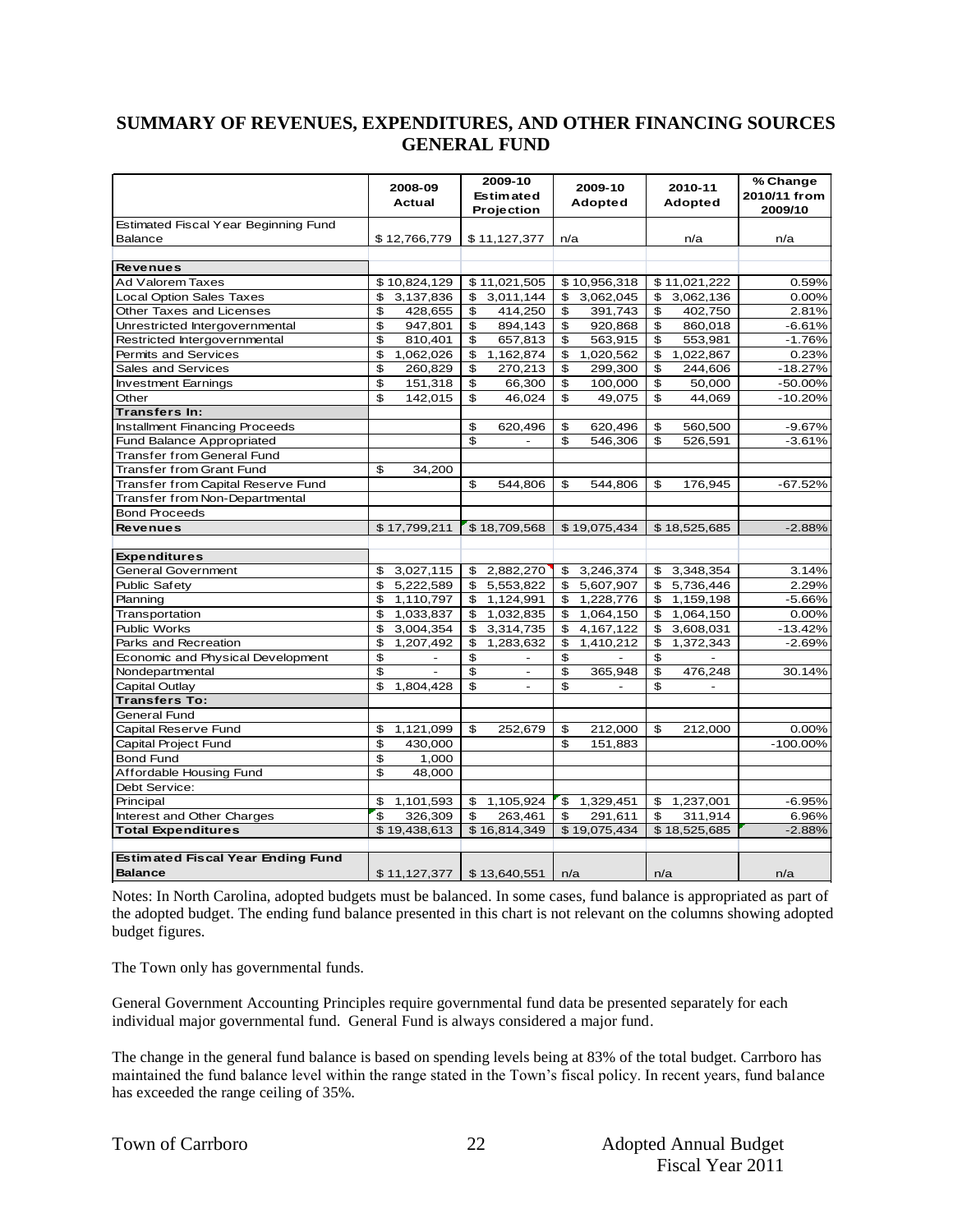#### **SUMMARY OF REVENUES, EXPENDITURES, AND OTHER FINANCING SOURCES BOND FUND**

|                                             | 2008-09<br>Actual             | 2009-10<br>Estimated<br>Projection |        | 2009-10<br><b>Adopted</b> |             | 2010-11<br>Adopted |             | % Change<br>2010/11 from<br>2009/10 |
|---------------------------------------------|-------------------------------|------------------------------------|--------|---------------------------|-------------|--------------------|-------------|-------------------------------------|
| <b>Estimated Fiscal Year Beginning Fund</b> |                               |                                    |        |                           |             |                    |             |                                     |
| <b>Balance</b>                              | $$(1,353,291)$ $$(1,985,170)$ |                                    |        |                           | n/a         |                    | n/a         | n/a                                 |
|                                             |                               |                                    |        |                           |             |                    |             |                                     |
| <b>Revenues</b>                             |                               |                                    |        |                           |             |                    |             |                                     |
| <b>Ad Valorem Taxes</b>                     |                               |                                    |        |                           |             |                    |             |                                     |
| <b>Local Option Sales Taxes</b>             |                               |                                    |        |                           |             |                    |             |                                     |
| <b>Other Taxes and Licenses</b>             |                               |                                    |        |                           |             |                    |             |                                     |
| Unrestricted Intergovernmental              |                               |                                    |        |                           |             |                    |             |                                     |
| Restricted Intergovernmental                | \$<br>15,960                  | \$                                 | 53,327 | \$                        | 526,824     | \$                 | 967,508     | 83.65%                              |
| <b>Permits and Services</b>                 |                               |                                    |        |                           |             |                    |             |                                     |
| <b>Sales and Services</b>                   |                               |                                    |        |                           |             |                    |             |                                     |
| <b>Investment Earnings</b>                  | \$<br>11,157                  | \$                                 | 915    | \$                        | 175,757     | \$                 | 155,757     | $-11.38%$                           |
| Other                                       | \$<br>7,862                   | \$                                 |        | £.                        | 98,607      | \$                 | 98,607      | 0.00%                               |
| <b>Transfers In:</b>                        |                               |                                    |        |                           |             |                    |             |                                     |
| <b>Installment Financing Proceeds</b>       |                               |                                    |        |                           |             |                    |             |                                     |
| <b>Fund Balance Appropriated</b>            |                               |                                    |        |                           |             |                    |             |                                     |
| <b>Transfer from General Fund</b>           |                               |                                    |        | \$                        | 12,700      | \$                 | 12,700      | 0.00%                               |
| <b>Transfer from Grant Fund</b>             |                               |                                    |        |                           |             |                    |             |                                     |
| <b>Transfer from Capital Reserve Fund</b>   |                               |                                    |        | \$                        | 239,988     | \$                 | 239,988     | 0.00%                               |
| Transfer from Non-Departmental              | \$<br>1,000                   |                                    |        |                           |             |                    |             |                                     |
| <b>Bond Proceeds</b>                        |                               |                                    |        |                           | \$2,600,540 |                    | \$2,600,540 | 0.00%                               |
| <b>Revenues</b>                             | \$<br>35,979                  | \$                                 | 54,242 |                           | \$3,654,416 |                    | \$4,075,100 | 11.51%                              |
|                                             |                               |                                    |        |                           |             |                    |             |                                     |
| <b>Expenditures</b>                         |                               |                                    |        |                           |             |                    |             |                                     |
| <b>General Government</b>                   |                               |                                    |        |                           |             |                    |             |                                     |
| <b>Public Safety</b>                        |                               |                                    |        |                           |             |                    |             |                                     |
| Planning                                    |                               |                                    |        |                           |             |                    |             |                                     |
| Transportation                              |                               |                                    |        |                           |             |                    |             |                                     |
| <b>Public Works</b>                         |                               |                                    |        |                           |             |                    |             |                                     |
| <b>Parks and Recreation</b>                 |                               |                                    |        |                           |             |                    |             |                                     |
| <b>Economic and Physical Development</b>    |                               |                                    |        |                           |             |                    |             |                                     |
| Nondepartmental                             |                               |                                    |        |                           |             |                    |             |                                     |
| <b>Capital Outlay</b>                       | \$<br>667,858                 | \$                                 | 72,922 |                           | \$3,414,428 |                    | \$3,835,112 | 12.32%                              |
| <b>Transfers To:</b>                        |                               |                                    |        |                           |             |                    |             |                                     |
| <b>General Fund</b>                         |                               |                                    |        |                           |             |                    |             |                                     |
| <b>Capital Reserve Fund</b>                 |                               |                                    |        | £.                        | 239,988     | \$                 | 239,988     | 0.00%                               |
| <b>Capital Project Fund</b>                 |                               |                                    |        |                           |             |                    |             |                                     |
|                                             |                               |                                    |        |                           |             |                    |             |                                     |
| <b>Bond Fund</b>                            |                               |                                    |        |                           |             |                    |             |                                     |
| <b>Affordable Housing Fund</b>              |                               |                                    |        |                           |             |                    |             |                                     |
| Debt Service:                               |                               |                                    |        |                           |             |                    |             |                                     |
| <b>Principal</b>                            |                               |                                    |        |                           |             |                    |             |                                     |
| <b>Interest and Other Charges</b>           |                               |                                    |        |                           |             |                    |             |                                     |
| <b>Total Expenditures</b>                   | \$<br>667,858                 | \$                                 | 72,922 |                           | \$3,654,416 |                    | \$4,075,100 | 11.51%                              |
|                                             |                               |                                    |        |                           |             |                    |             |                                     |
| <b>Estimated Fiscal Year Ending Fund</b>    |                               |                                    |        |                           |             |                    |             |                                     |
| <b>Balance</b>                              | $$(1,985,170)$ $$(2,003,850)$ |                                    |        |                           | n/a         |                    | n/a         | n/a                                 |

The Town continues to issue bond anticipation notes (BANS) to construct sidewalks and greenways. Upon completion of these bond-funded projects, the Town will issue bonds, eliminating the deficit currently recorded in the fund. GAAP requires short-term notes to be recorded as liabilities and not revenues.

At a minimum, governmental funds other than the general fund must be reported as major funds if they meet both of the following criteria:

- 10% criterion. An individual governmental fund reports at least 10% of any of the following: a)total governmental fund assets, b)total governmental fund liabilities, c) total governmental fund revenues, or d) total governmental fund expenditures
- 5% criterion. An individual governmental fund reports at least 5% of the aggregated total for both governmental funds and enterprise funds of any one of the items for which it met the 10% criterion.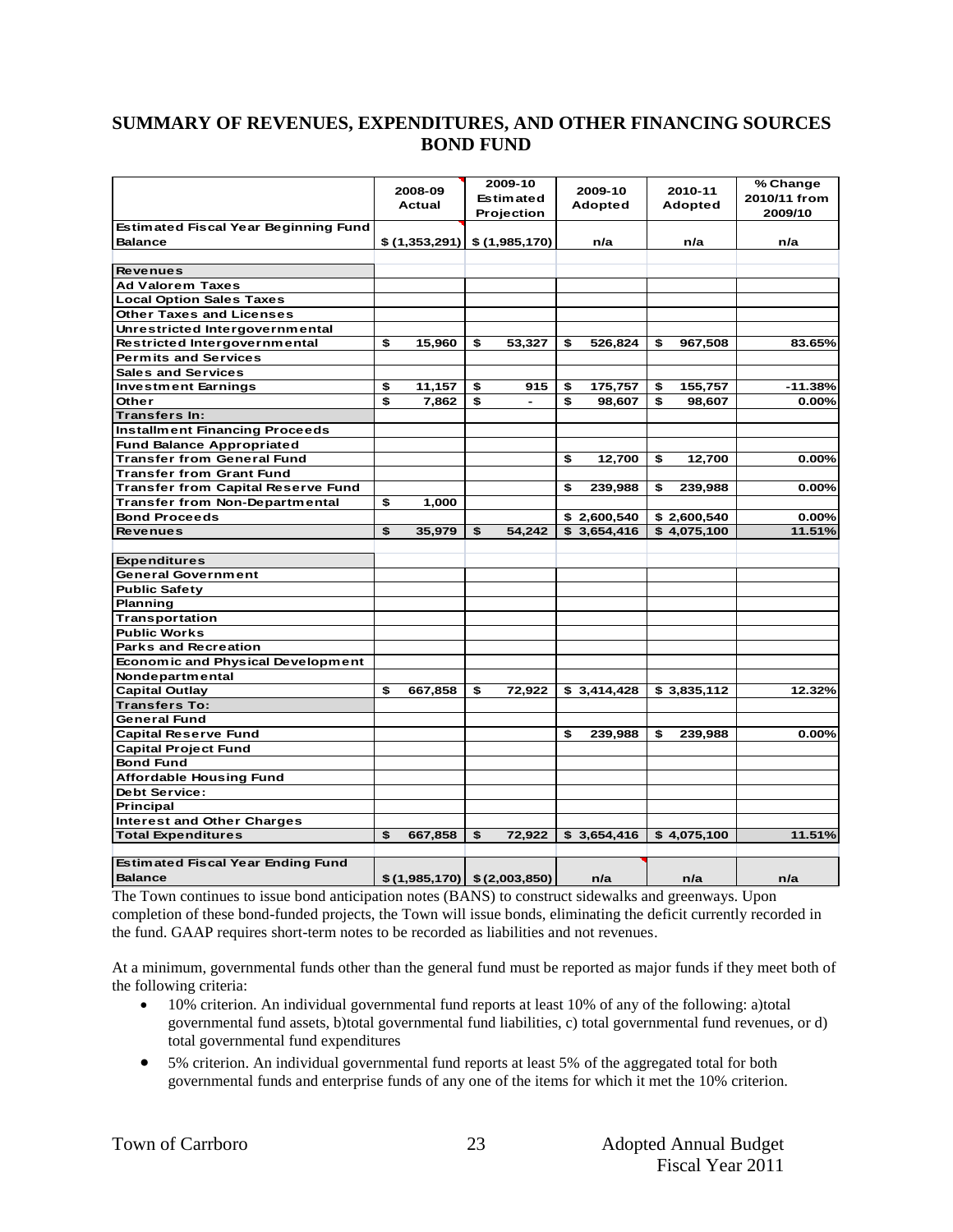#### **SUMMARY OF REVENUES, EXPENDITURES, AND OTHER FINANCING SOURCES NONMAJOR FUNDS**

|                                             | 2008-09<br>Actual | 2009-10<br><b>Estimated</b><br>Projection | 2009-10<br>Adopted |             | 2010-11<br>Adopted |             | % Change<br>2010/11 from<br>2009/10 |
|---------------------------------------------|-------------------|-------------------------------------------|--------------------|-------------|--------------------|-------------|-------------------------------------|
| <b>Estimated Fiscal Year Beginning Fund</b> |                   |                                           |                    |             |                    |             |                                     |
| <b>Balance</b>                              | \$<br>1,513,804   | \$<br>2,677,651                           |                    | n/a         |                    | n/a         | n/a                                 |
|                                             |                   |                                           |                    |             |                    |             |                                     |
| <b>Revenues</b>                             |                   |                                           |                    |             |                    |             |                                     |
| Ad Valorem Taxes                            |                   |                                           |                    |             |                    |             |                                     |
| <b>Local Option Sales Taxes</b>             |                   |                                           |                    |             |                    |             |                                     |
| <b>Other Taxes and Licenses</b>             |                   |                                           |                    |             |                    |             |                                     |
| Unrestricted Intergovernmental              |                   |                                           |                    |             |                    |             |                                     |
| Restricted Intergovernmental                | \$<br>76,710      | \$<br>4,800                               | \$                 | 130,811     | \$                 | 276,296     | 111.22%                             |
| <b>Permits and Services</b>                 |                   |                                           |                    |             |                    |             |                                     |
| <b>Sales and Services</b>                   |                   |                                           |                    |             |                    |             |                                     |
| <b>Investment Earnings</b>                  | \$<br>39,354      | \$<br>5,811                               | \$                 | 488,775     | \$                 | 511,097     | 4.57%                               |
| Other                                       | \$<br>39,963      | \$<br>57,044                              | \$                 | 533,193     | \$                 | 539,575     | 1.20%                               |
| Transfers In:                               |                   |                                           |                    |             |                    |             |                                     |
| <b>Installment Financing Proceeds</b>       |                   |                                           |                    | \$4,017,000 |                    | \$4,017,000 | $0.00\%$                            |
| <b>Fund Balance Appropriated</b>            |                   |                                           |                    |             |                    |             |                                     |
| <b>Transfer from General Fund</b>           | \$<br>1,599,099   | \$<br>3,250,000                           |                    | \$2,005,806 |                    | \$1,634,028 | $-18.54%$                           |
| <b>Transfer from Grant Fund</b>             |                   |                                           |                    |             |                    |             |                                     |
| <b>Transfer from Capital Reserve Fund</b>   |                   |                                           |                    |             |                    |             |                                     |
| <b>Transfer from Non-Departmental</b>       |                   |                                           |                    |             |                    |             |                                     |
| <b>Bond Proceeds</b>                        |                   |                                           |                    |             |                    |             |                                     |
| <b>Revenues</b>                             | \$<br>1,755,126   | \$<br>3,317,654                           |                    | \$7,175,585 |                    | \$6,977,996 | $-2.75%$                            |
|                                             |                   |                                           |                    |             |                    |             |                                     |
| <b>Expenditures</b>                         |                   |                                           |                    |             |                    |             |                                     |
| <b>General Government</b>                   | \$<br>2,268       | \$<br>8,672                               | \$                 | 94,994      | \$                 | 229,397     | 141.49%                             |
| <b>Public Safety</b>                        | \$<br>56,556      |                                           |                    |             |                    |             |                                     |
| <b>Planning</b>                             |                   |                                           |                    |             |                    |             |                                     |
| Transportation                              |                   |                                           |                    |             |                    |             |                                     |
| <b>Public Works</b>                         |                   |                                           |                    |             |                    |             |                                     |
| <b>Parks and Recreation</b>                 |                   |                                           |                    |             |                    |             |                                     |
| <b>Economic and Physical Development</b>    | \$<br>413,790     | \$                                        | \$                 | 994,289     | \$                 | 989,793     | $-0.45%$                            |
| Nondepartmental                             |                   |                                           |                    |             |                    |             |                                     |
| <b>Capital Outlay</b>                       | \$<br>84,465      | \$<br>784,452                             |                    | \$5,388,296 |                    | \$5,442,851 | 1.01%                               |
| <b>Transfers To:</b>                        |                   |                                           |                    |             |                    |             |                                     |
| <b>General Fund</b>                         | \$<br>34,200      | \$<br>26,555                              | \$                 | 698,006     | \$                 | 315,955     |                                     |
| <b>Capital Reserve Fund</b>                 |                   |                                           |                    |             |                    |             |                                     |
| <b>Capital Project Fund</b>                 |                   |                                           |                    |             |                    |             |                                     |
| <b>Bond Fund</b>                            |                   |                                           |                    |             |                    |             |                                     |
| <b>Affordable Housing Fund</b>              |                   |                                           |                    |             |                    |             |                                     |
| Debt Service:                               |                   |                                           |                    |             |                    |             |                                     |
| Principal                                   |                   |                                           |                    |             |                    |             |                                     |
| <b>Interest and Other Charges</b>           |                   |                                           |                    |             |                    |             |                                     |
| <b>Total Expenditures</b>                   | \$<br>591,279     | \$<br>819,679                             |                    | \$7,175,585 |                    | \$6,977,996 | $-2.75%$                            |
|                                             |                   |                                           |                    |             |                    |             |                                     |
| <b>Estimated Fiscal Year Ending Fund</b>    |                   |                                           |                    |             |                    |             |                                     |
| <b>Balance</b>                              | \$<br>2,677,651   | \$<br>5,175,626                           |                    | n/a         |                    | n/a         | n/a                                 |

The Non-major Funds include the Revolving Loan, Capital Projects, Grant, Capital Reserve, Payment in Lieu Reserve, and Affordable Housing Funds*.*

The primary reason for the change in fund balance is due to current construction activity on the northern area fire substation (\$3M).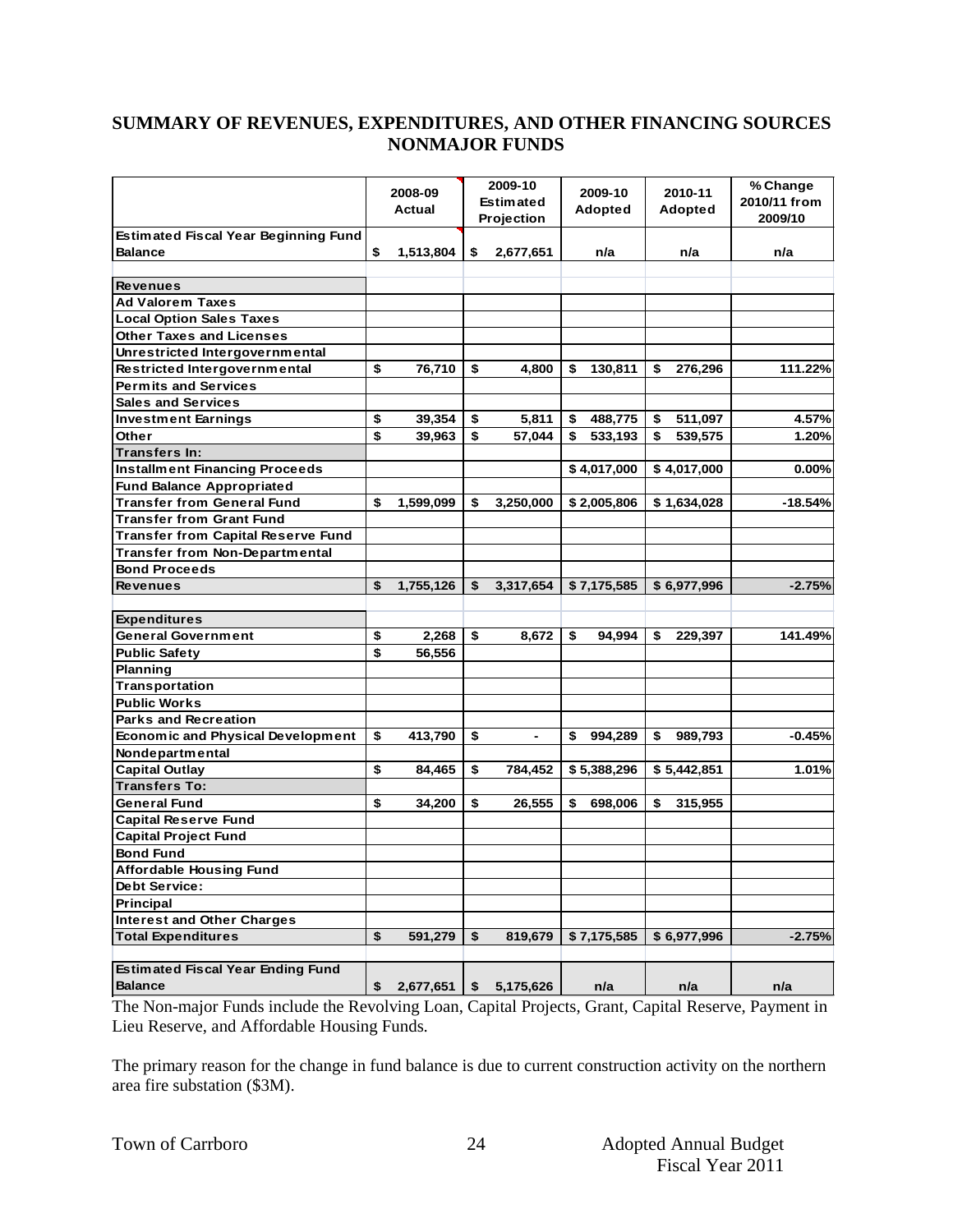#### **SUMMARY OF REVENUES, EXPENDITURES, AND OTHER FINANCING SOURCES TOTAL GOVERNMENTAL FUNDS**

|                                             | 2008-09         | 2009-10          | 2009-10          | 2010-11          | % Change     |
|---------------------------------------------|-----------------|------------------|------------------|------------------|--------------|
|                                             | Actual          | <b>Estimated</b> | Adopted          | Adopted          | 2010/11 from |
|                                             |                 | Projection       |                  |                  | 2009/10      |
| <b>Estimated Fiscal Year Beginning Fund</b> |                 |                  |                  |                  |              |
| <b>Balance</b>                              | \$12,927,292    | \$11,819,858     | n/a              | n/a              | n/a          |
|                                             |                 |                  |                  |                  |              |
| <b>Revenues</b>                             |                 |                  |                  |                  |              |
| <b>Ad Valorem Taxes</b>                     | \$10,824,129    | \$11,021,505     | 10,956,318<br>\$ | 11,021,222<br>\$ | 0.59%        |
| <b>Local Option Sales Taxes</b>             | \$<br>3,137,836 | 3,011,144<br>\$  | 3,062,045<br>\$  | \$<br>3,062,136  | 0.00%        |
| <b>Other Taxes and Licenses</b>             | \$<br>428,655   | \$<br>414,250    | \$<br>391,743    | \$<br>402,750    | 2.81%        |
| Unrestricted Intergovernmental              | \$<br>947,801   | \$<br>894,143    | \$<br>920,868    | \$<br>860,018    | $-6.61%$     |
| Restricted Intergovernmental                | \$<br>903,071   | \$<br>715,940    | \$<br>1,221,550  | \$<br>1,797,785  | 47.17%       |
| <b>Permits and Services</b>                 | \$<br>1,062,026 | \$<br>1,162,874  | \$<br>1,020,562  | \$<br>1,022,867  | 0.23%        |
| <b>Sales and Services</b>                   | \$<br>260,829   | \$<br>270,213    | \$<br>299,300    | \$<br>244,606    | $-18.27%$    |
| <b>Investment Earnings</b>                  | \$<br>201,829   | \$<br>73,026     | \$<br>764,532    | \$<br>716,854    | $-6.24%$     |
| Other                                       | \$<br>189,840   | \$<br>103,068    | \$<br>680,875    | \$<br>682,251    | 0.20%        |
| Transfers In:                               |                 |                  |                  |                  |              |
| <b>Installment Financing Proceeds</b>       | \$<br>-         | \$               | \$<br>4,637,496  | \$<br>4,577,500  | $-1.29%$     |
| <b>Fund Balance Appropriated</b>            | \$              | \$               | \$<br>546,306    | \$<br>526,591    | $-3.61%$     |
| <b>Transfer from General Fund</b>           | \$<br>1,599,099 | \$<br>3,250,000  | \$<br>2,018,506  | \$<br>1,646,728  | $-18.42%$    |
| <b>Transfer from Grant Fund</b>             | \$<br>34,200    | \$               | \$               | \$               |              |
| <b>Transfer from Capital Reserve Fund</b>   | \$              | \$               | \$<br>784,794    | \$<br>416,933    | $-46.87%$    |
| <b>Transfer from Non-Departmental</b>       | \$<br>1,000     | \$               | \$               | \$               |              |
| <b>Bond Proceeds</b>                        | \$              | \$               | 2,600,540<br>\$  | \$<br>2,600,540  | $0.00\%$     |
| <b>Revenues</b>                             | \$19,590,316    | \$20,916,163     | \$<br>29,905,435 | \$<br>29,578,781 | $-1.09%$     |
|                                             |                 |                  |                  |                  |              |
| <b>Expenditures</b>                         |                 |                  |                  |                  |              |
| <b>General Government</b>                   | \$<br>3,029,383 | 3,138,624<br>\$  | 3,341,368<br>\$  | 3,577,751<br>\$  | 7.07%        |
| <b>Public Safety</b>                        | \$<br>5,279,145 | \$<br>5,600,961  | \$<br>5,607,907  | \$<br>5,736,446  | 2.29%        |
| Planning                                    | \$<br>1,110,797 | \$1,120,385      | \$<br>1,228,776  | \$<br>1,159,198  | $-5.66%$     |
| Transportation                              | \$<br>1,033,837 | 1,147,595<br>\$  | \$<br>1,064,150  | \$<br>1,064,150  | $0.00\%$     |
| <b>Public Works</b>                         | \$<br>3,004,354 | 3,025,316<br>\$  | \$<br>4,167,122  | \$<br>3,608,031  | $-13.42%$    |
| <b>Parks and Recreation</b>                 | \$<br>1,207,492 | 1,271,623<br>\$  | \$<br>1,410,212  | \$<br>1,372,343  | $-2.69%$     |
| Economic and Physical Development           | \$<br>413,790   | \$               | \$<br>994,289    | \$<br>989,793    | $-0.45%$     |
| Nondepartmental                             | \$              | \$               | \$<br>365,948    | \$<br>476,248    | 30.14%       |
| <b>Capital Outlay</b>                       | \$<br>2,556,751 | \$<br>857,374    | \$<br>8,802,724  | \$<br>9,277,963  | 5.40%        |
| <b>Transfers To:</b>                        |                 |                  |                  |                  |              |
| <b>General Fund</b>                         | \$<br>34,200    | \$<br>26,555     | \$<br>698,006    | \$<br>315,955    | $-54.73%$    |
| <b>Capital Reserve Fund</b>                 | \$<br>1,121,099 | \$<br>40,679     | \$<br>451,988    | \$<br>451,988    | 0.00%        |
| <b>Capital Project Fund</b>                 | \$<br>430,000   | \$               | \$<br>151,883    | \$               | $-100.00\%$  |
| <b>Bond Fund</b>                            | \$<br>1,000     | \$               | \$               | \$               |              |
| <b>Affordable Housing Fund</b>              | \$<br>48,000    | \$               | \$               | \$               |              |
| <b>Debt Service:</b>                        |                 |                  |                  |                  |              |
| Principal                                   | 1,101,593<br>\$ | 293,427<br>\$    | 1,329,451<br>\$  | 1,237,001<br>\$  | $-6.95%$     |
| <b>Interest and Other Charges</b>           | \$<br>326,309   | \$<br>206,023    | \$<br>291,611    | \$<br>311,914    | 6.96%        |
| <b>Total Expenditures</b>                   | \$20,697,750    | \$16,728,562     | 29,905,435<br>\$ | \$<br>29,578,781 | $-1.09%$     |
|                                             |                 |                  |                  |                  |              |
| <b>Estimated Fiscal Year Ending Fund</b>    |                 |                  |                  |                  |              |
| <b>Balance</b>                              | \$11,819,858    | \$16,007,458     | n/a              | n/a              | n/a          |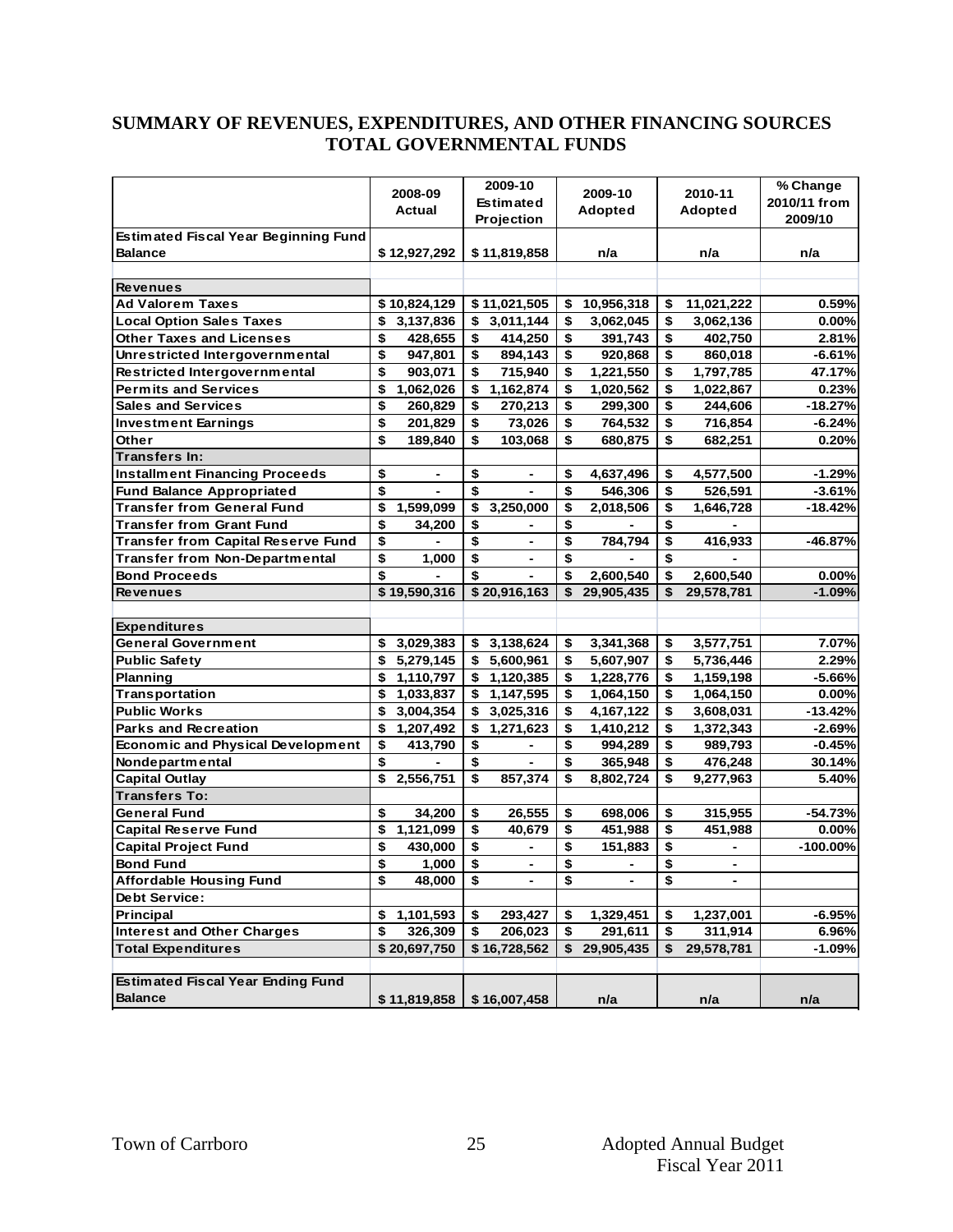The following ordinance was introduced by Alderman Dan Coleman and duly seconded by Alderman Joal Hall Broun.

# **ANNUAL BUDGET ORDINANCE Town of Carrboro, North Carolina FY 2010-11**

Ordinance No. 27/2009-10

WHEREAS, the recommended budget for FY 2010-11 was submitted to the Board of Aldermen on May 11, 2010 by the Town Manager and filed with the Town Clerk on that date pursuant to G.S. 159-11;

WHEREAS, on May 25, 2010, the Board of Aldermen held a public hearing on the budget pursuant to G.S. 159-12;

WHEREAS, on June 15, 2010, the Board of Aldermen adopted a budget ordinance making appropriations and levying taxes in such sums as the Board of Aldermen considers sufficient and proper in accordance with G.S. 159-13;

BE IT ORDAINED BY THE BOARD OF ALDERMEN OF THE TOWN OF CARRBORO, NORTH CAROLINA:

**Section 1.** The following amounts are hereby appropriated for the operation of the Town of Carrboro and its activities for the fiscal year beginning July 1, 2010 and ending June 30, 2011, according to the following schedules.

| Economic & Community Development\$ 152,955 |  |
|--------------------------------------------|--|
|                                            |  |
| Management Services \$1,012,742            |  |
|                                            |  |
|                                            |  |
|                                            |  |
|                                            |  |
|                                            |  |
|                                            |  |
|                                            |  |
|                                            |  |
|                                            |  |

## **SCHEDULE A - GENERAL FUND**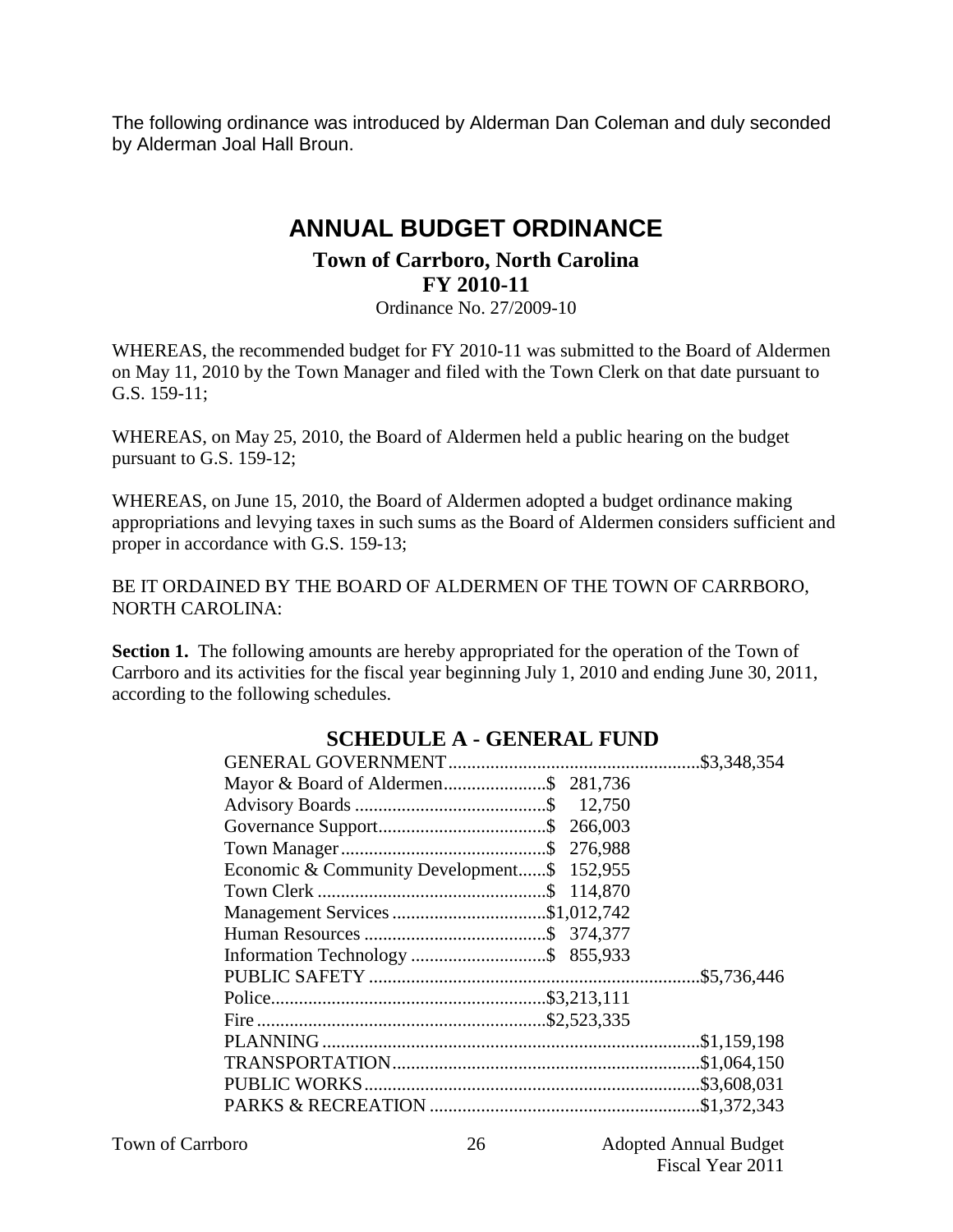#### *SCHEDULE B – SPECIAL REVENUE FUNDS*

#### **Capital Reserve Fund**

Transfer to General Fund ...............................................................\$176,945

*In addition to the Transfer to the General Fund, the adopted budget ordinance also authorizes a reallocation within the Capital Reserve Fund of \$100,650 from undesignated reserves to reserves designated for street resurfacing.* 

**Section 2.** It is estimated that revenues from the following major sources will be available during the fiscal year beginning July 1, 2010 and ending June 30, 2011 to meet the foregoing schedules:

### **SCHEDULE A - GENERAL FUND**

#### *SCHEDULE B – SPECIAL REVENUE FUNDS*

#### **Capital Reserve Fund**

Fund Balance Appropriated ............................................................\$176,945

Section 3. **Pursuant to GS 159-13.2 (a), the Board of Aldermen may authorize and budget for capital projects and multi-year special revenue funds in its annual budget ordinance. The project ordinance authorizes all appropriations necessary for the completion of the projects. No project ordinances are needed at this time.**

**Section 4.** Charges for services and fees by Town Departments are levied in the amounts set forth in the Miscellaneous Fees and Charges Schedule (See Attachment C).

**Section 5.** The following authorities shall apply: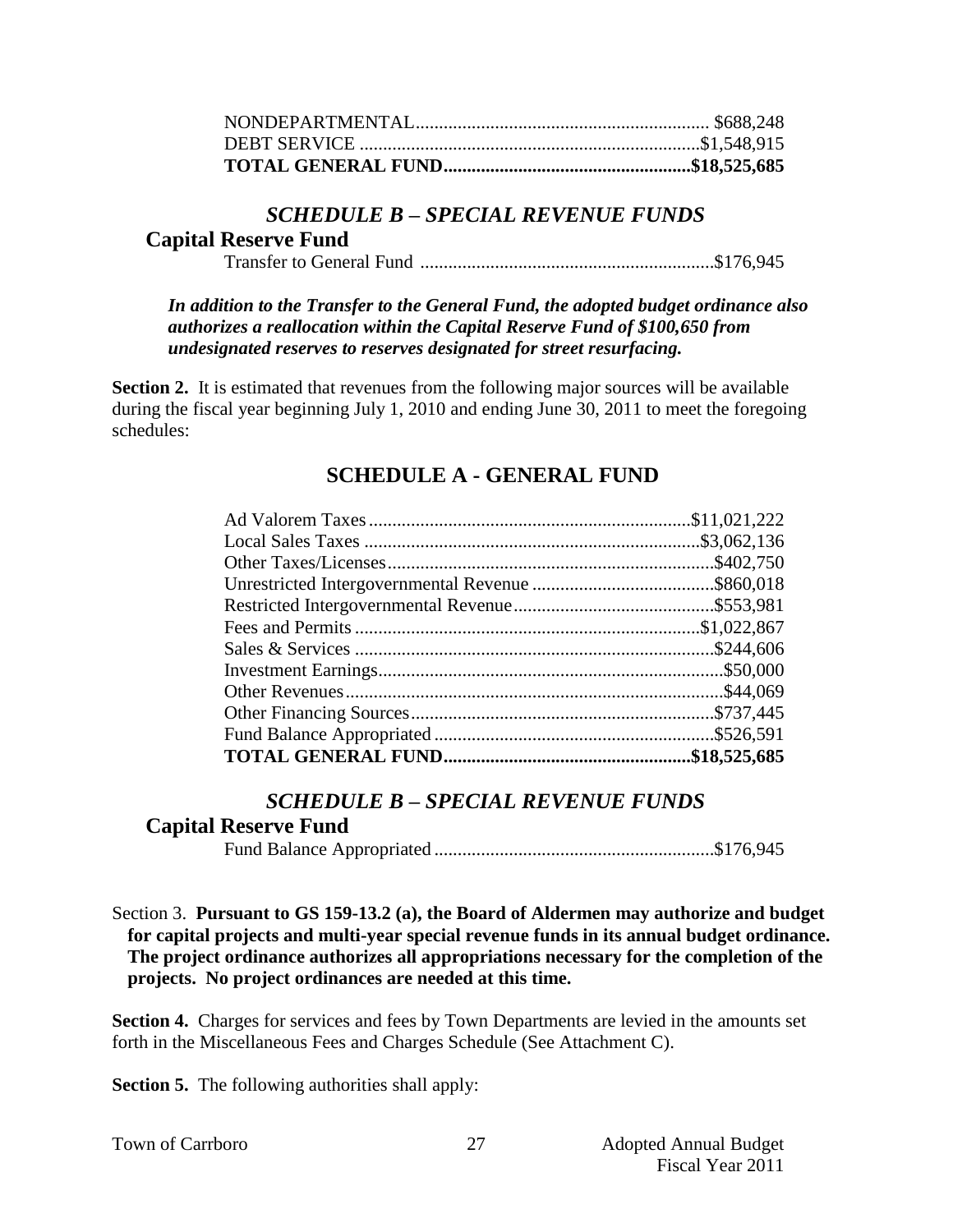- a. The Town Manager can transfer between departments and functions within the General Fund for pay plan adjustments, service level benefits, law enforcement separation allowance, unemployment insurance, and retiree, dependent, and permanent part-time health benefits without further action by the Board.
- b. The Town Manager can transfer within functions.
- c. The Town Manager, in accordance with the Town fiscal policy, may at the end of a fiscal year, upon confirming that the undesignated fund balance available in the annual audit exceeds the policy ceiling of 35%, set aside an amount in designated fund balance for transfer to the capital reserve fund for future projects.
- d. All operating funds encumbered or designated within fund balance for project expenditures as confirmed in the annual June  $30<sup>th</sup>$ , 2010 audit of the previous year shall be re-appropriated to the Fiscal Year 2010-11 without further action by the Board.
- e. The Finance Officer may approve intradepartmental transfer requests between appropriation units and between programs (formally called "organizational units") within the departmental budget.
- f. Transfers between funds and transfers from the contingency account may be executed only by the Board of Aldermen. The Carrboro Board of Aldermen will appropriate funds from the Contingency account exclusively for government operations.
- g. In recognition of unpredictable fuel prices, a Fuel Contingency account has been established in the General Fund. The Town Manager may approve transfers from this Fuel Contingency account if needed by departments when their fuel line items are fully expended.
- h. The Orange County Tax Collector, is authorized, empowered, and commanded to collect the 2010 taxes set forth in the tax records filed in the office of the Orange County Tax Assessor, and in the tax receipts herewith delivered to the Tax Collector, in the amounts and from the taxpayers likewise set forth. Such taxes are hereby declared to be a first lien upon all real property of the respective taxpayers in the County of Orange. This section of the ordinance shall be a full and sufficient authority to direct, require, and enable the Orange County Tax Collector to levy on and sell any real or personal property of such taxpayers, for and on account thereof, in accordance with law.
- **i.** Under GS143-64.32, architectural, engineering, and surveying services with fees less than thirty thousand dollars (\$30,000) may in writing be exempt from the RFQ (Request for Qualification) process.

**Section 6.** There is hereby levied the following rates of tax on each one hundred (\$100) valuation of taxable property as listed for taxes as of January 1, 2010 for the purpose of raising the revenue constituting the general property taxes as set forth in the foregoing estimates of revenue and in order to finance the foregoing appropriations.

General Fund ......................................................................................\$.5894

**Section 7.** In accordance with G.S. 159-13, a copy of this ordinance shall be filed with the Town Manager, the Finance Officer, and the Town Clerk.